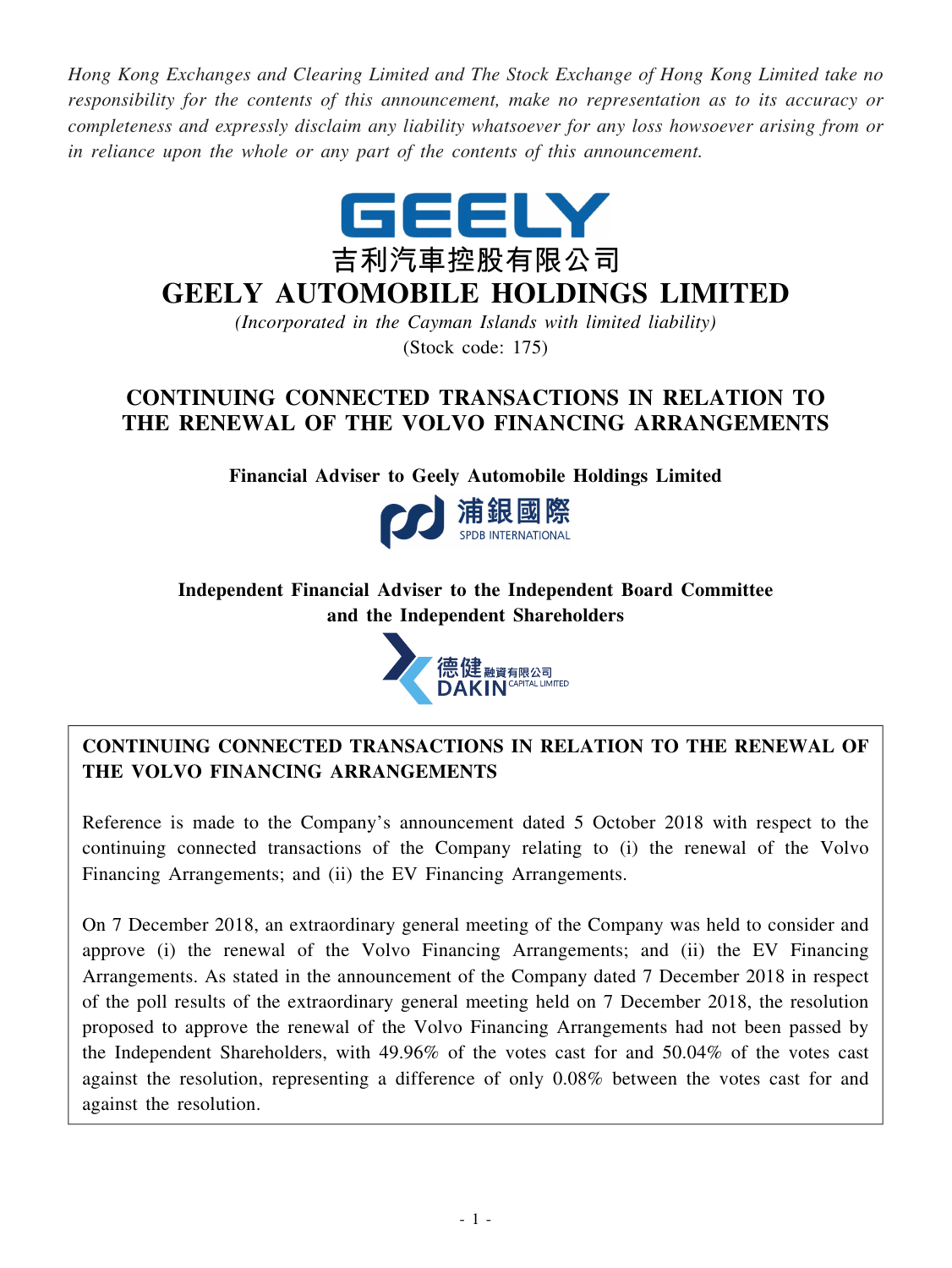The Directors noted that only 1,610,641,164 Shares, which accounted for 32.48% of the total of 4,958,254,540 Shares held by the then Independent Shareholders, cast their votes at the extraordinary general meeting held on 7 December 2018. The Directors also noted that 100% of the votes were cast in favour of the resolution for entering into the continuing connected transactions in respect of the EV Financing Arrangements, which have similar terms and conditions as the Volvo Financing Arrangements save for the facts that (i) the EV Financing Arrangements concern the provision of vehicle financing services to EV Dealers or EV Retail Customers (as the case may be) for their purchase of Geely EVs, while the Volvo Financing Arrangements concern the provision of vehicle financing services to Volvo Dealers or Volvo Retail Customers (as the case may be) for their purchase of Volvo-branded vehicles; and (ii) the annual caps for the continuing connected transactions contemplated under the Volvo Financing Arrangements and the EV Financing Arrangements are different.

In light of the above and that the Volvo Financing Arrangements are important to the continuous development of Genius AFC, the Directors have endeavoured to obtain an understanding of the concerns of the Independent Shareholders regarding the Volvo Financing Arrangements, including a review of a proxy research report issued by an independent institutional shareholder service provider advising the Company's shareholders on how to vote in respect of the Volvo Financing Arrangements, to which the Directors understand that certain institutional investors might make reference when casting their votes at the extraordinary general meeting held on 7 December 2018. Through the above processes, the Directors believe that the Independent Shareholders may be concerned about the possibility that the Volvo Financing Arrangements may cause a deprivation of funds that may be made available for the loan applications for the purchase of vehicles of the Group. As such, the Directors propose to revise downward the annual caps for the continuing connected transactions contemplated under the Volvo Financing Arrangements for the three years ending 31 December 2021 to alleviate the concerns of the Independent Shareholders. The EGM will be held to consider, and if thought fit, approve the renewal of the Volvo Finance Cooperation Agreements (including the Revised Volvo Annual Caps).

# **REVISION OF ANNUAL CAPS FOR THE VOLVO FINANCING ARRANGEMENTS**

# **Original Proposed Volvo Annual Caps**

Under the original proposal of the Volvo Financing Arrangements, the maximum new financing amounts to be provided by Genius AFC to the Volvo Dealers under the Original Proposed Volvo Annual Caps (Wholesale) for the years ending 31 December 2019, 2020 and 2021 were proposed to be RMB22.3 billion, RMB27.2 billion and RMB30.2 billion, respectively, and the maximum new financing amounts to be provided by Genius AFC to the Volvo Retail Customers under the Original Proposed Volvo Annual Caps (Retail) for the years ending 31 December 2019, 2020 and 2021 were proposed to be RMB11.6 billion, RMB14.2 billion and RMB15.7 billion, respectively.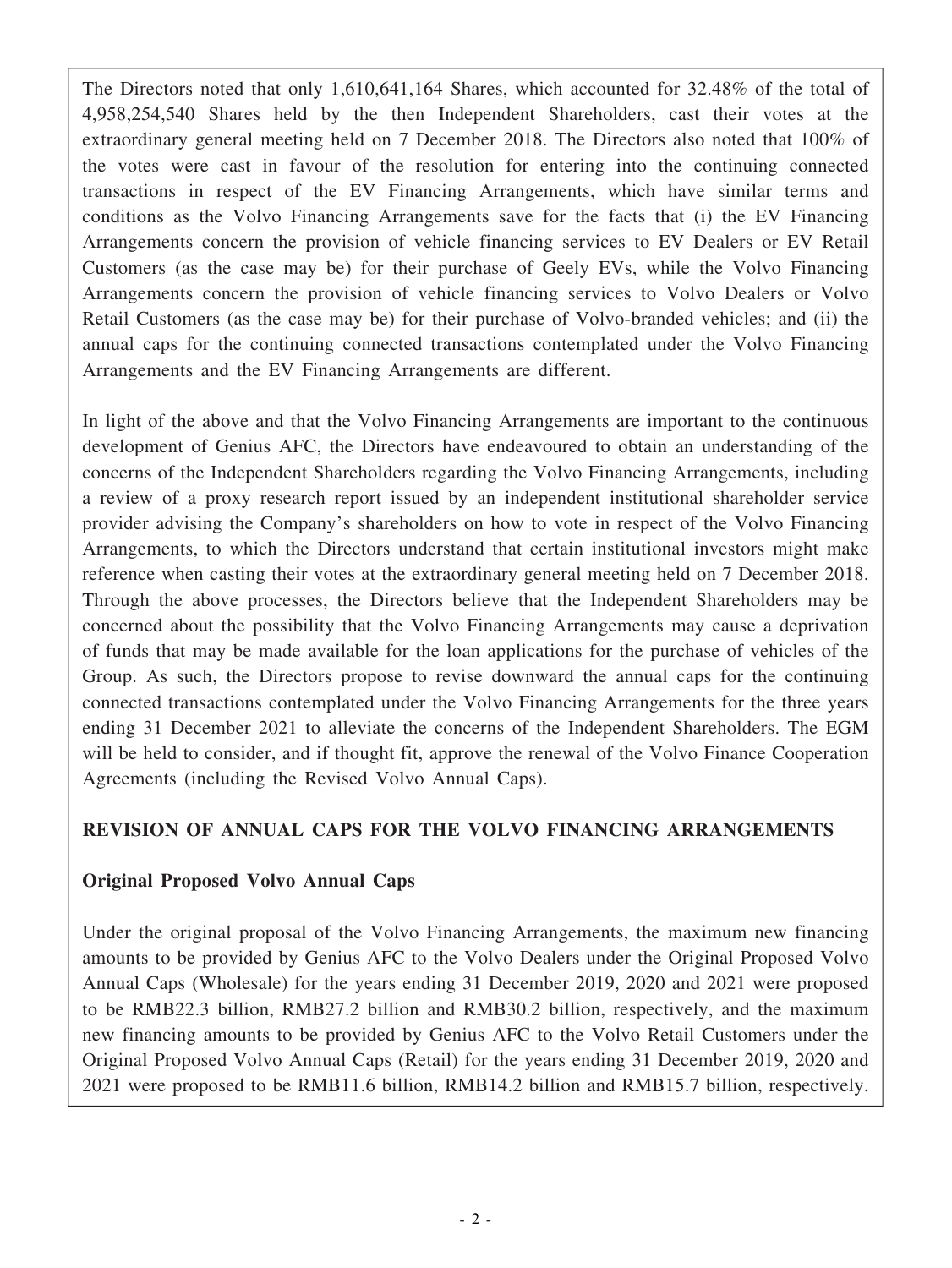#### **Revised Volvo Annual Caps**

Pursuant to the Revised Volvo Annual Caps, the maximum new financing amounts to be provided by Genius AFC to the Volvo Dealers under the Revised Volvo Annual Caps (Wholesale) for the years ending 31 December 2019, 2020 and 2021 are proposed to be RMB11.1 billion, RMB13.6 billion and RMB15.1 billion, respectively, and the maximum new financing amounts to be provided by Genius AFC to the Volvo Retail Customers under the Revised Volvo Annual Caps (Retail) for the years ending 31 December 2019, 2020 and 2021 are proposed to be RMB7.7 billion, RMB9.4 billion and RMB12.0 billion, respectively.

The Revised Volvo Annual Caps (Wholesale) represent a reduction of RMB11.2 billion, RMB13.6 billion and RMB15.1 billion for the three years ending 31 December 2019, 2020 and 2021 from the Original Proposed Volvo Annual Caps (Wholesale), and the Revised Volvo Annual Caps (Retail) represent a reduction of RMB3.9 billion, RMB4.8 billion and RMB3.7 billion for the three years ending 31 December 2019, 2020 and 2021 from the Original Proposed Volvo Annual Caps (Retail).

# **IMPLICATIONS UNDER THE LISTING RULES**

As at the date of this announcement, Genius AFC is owned as to 80% by the Company and as to 20% by BNPP PF. As at the date of this announcement, (i) VCDC is wholly owned by Volvo, an indirect 99% owned subsidiary of Geely Holding; and (ii) VCIC is owned as to 50% by Volvo and 50% by Geely Holding, which in turn is wholly owned by Mr. Li and his associate. Mr. Li is an executive Director and a substantial Shareholder holding approximately 44.39% of the total issued share capital of the Company. Accordingly, each of VCDC, VCIC and Geely Holding is an associate of Mr. Li and a connected person of the Company under the Listing Rules.

Although the Volvo Dealers and the Volvo Retail Customers, who are parties to the Volvo Wholesale Facility Agreements and the Volvo Retail Loan Agreements, respectively, are independent third parties to the Company and its connected persons, the Volvo Financing Arrangements are deemed to be connected transactions of the Company under Rule 14A.23 of the Listing Rules for the reason that the Volvo Dealers and the Volvo Retail Customers will use the loans provided by Genius AFC to purchase vehicles from VCDC and VCIC, who are connected persons of the Company under the Listing Rules.

As the applicable percentage ratios for the Revised Volvo Annual Caps on an aggregated basis exceed 5% annually, the renewal of the Volvo Finance Cooperation Agreements together with the Revised Volvo Annual Caps is subject to the reporting, announcement, annual review, and Independent Shareholders' approval requirements under Chapter 14A of the Listing Rules.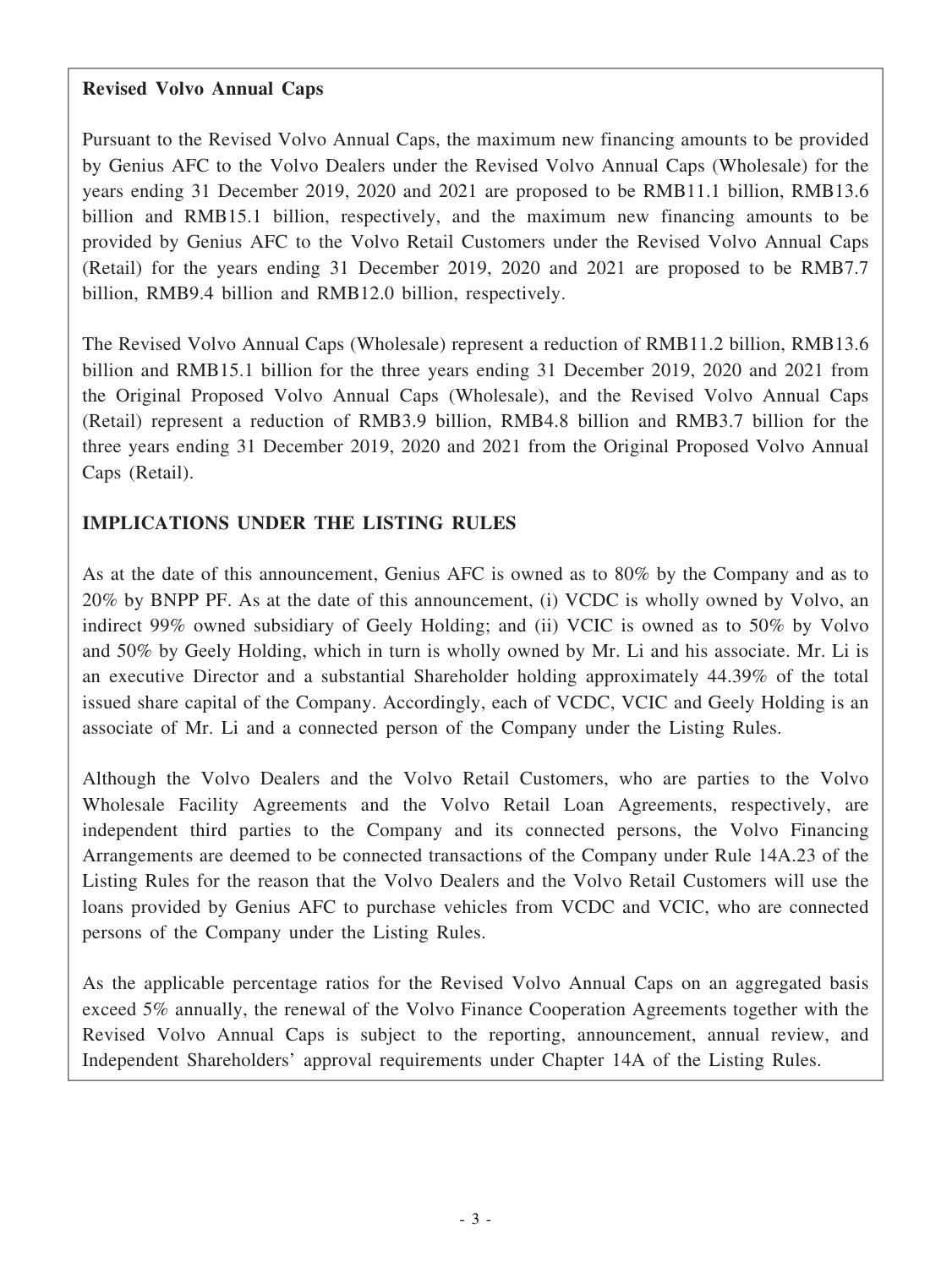#### **GENERAL**

An Independent Board Committee has been formed to advise the Independent Shareholders with respect to the renewal of the Volvo Finance Cooperation Agreements (including the Revised Volvo Annual Caps), and the Independent Financial Adviser has been appointed to advise the Independent Board Committee and the Independent Shareholders on whether the Volvo Finance Cooperation Agreements (including the Revised Volvo Annual Caps) are fair and reasonable and in the interests of the Company and the Independent Shareholders as a whole.

A circular containing, among other things, (i) additional information about the Volvo Financing Arrangements; (ii) the recommendation of the Independent Board Committee on the Volvo Finance Cooperation Agreements (including the Revised Volvo Annual Caps); (iii) the advice from the Independent Financial Adviser on the Volvo Finance Cooperation Agreements (including the Revised Volvo Annual Caps); and (iv) other information as required under the Listing Rules together with the notice of the EGM, will be despatched to the Shareholders on or before 20 February 2019.

# **CONTINUING CONNECTED TRANSACTIONS IN RELATION TO THE RENEWAL OF THE VOLVO FINANCING ARRANGEMENTS**

Reference is made to the Company's announcement dated 5 October 2018 with respect to the continuing connected transactions of the Company relating to (i) the renewal of the Volvo Financing Arrangements; and (ii) the EV Financing Arrangements.

On 7 December 2018, an extraordinary general meeting of the Company was held to consider and approve (i) the renewal of the Volvo Financing Arrangements; and (ii) the EV Financing Arrangements. As stated in the announcement of the Company dated 7 December 2018 in respect of the poll results of the extraordinary general meeting held on 7 December 2018, the resolution proposed to approve the renewal of the Volvo Financing Arrangements had not been passed by the Independent Shareholders, with 49.96% of the votes cast for and 50.04% of the votes cast against the resolution, representing a difference of only 0.08% between the votes cast for and against the resolution.

The Directors noted that only 1,610,641,164 Shares, which accounted for 32.48% of the total of 4,958,254,540 Shares held by the then Independent Shareholders, cast their votes at the extraordinary general meeting held on 7 December 2018. The Directors also noted that 100% of the votes were cast in favour of the resolution for entering into the continuing connected transactions in respect of the EV Financing Arrangements, which have similar terms and conditions as the Volvo Financing Arrangements save for the facts that (i) the EV Financing Arrangements concern the provision of vehicle financing services to EV Dealers or EV Retail Customers (as the case may be) for their purchase of Geely EVs, while the Volvo Financing Arrangements concern the provision of vehicle financing services to Volvo Dealers or Volvo Retail Customers (as the case may be) for their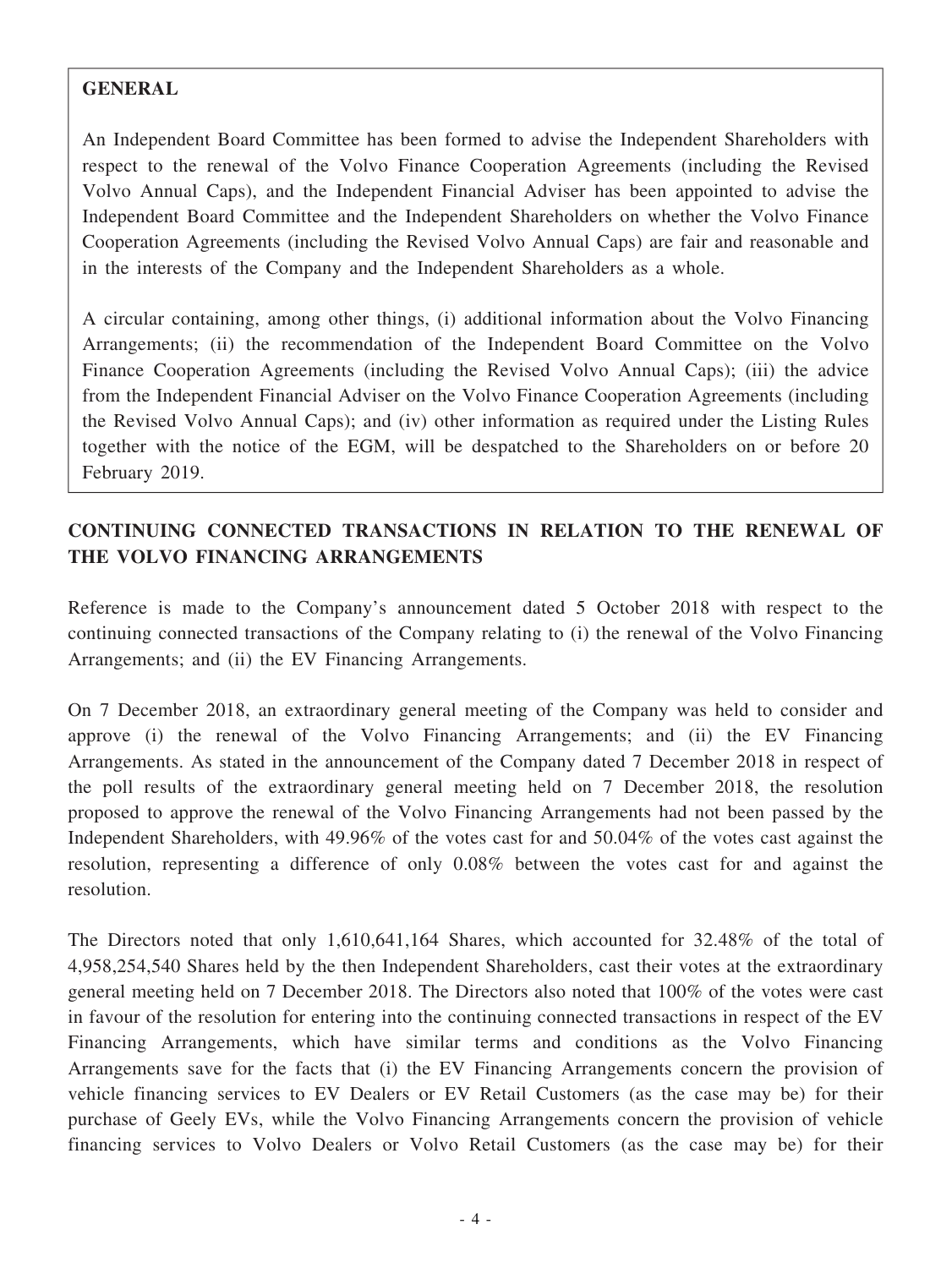purchase of Volvo-branded vehicles; and (ii) the annual caps for the continuing connected transactions contemplated under the Volvo Financing Arrangements and the EV Financing Arrangements are different.

In light of the above and that the Volvo Financing Arrangements are important to the continuous development of Genius AFC, the Directors have endeavoured to obtain an understanding of the concerns of the Independent Shareholders regarding the Volvo Financing Arrangements, including a review of a proxy research report issued by an independent institutional shareholder service provider advising the Company's shareholders on how to vote in respect of the Volvo Financing Arrangements, to which the Directors understand that certain institutional investors might make reference when casting their votes at the extraordinary general meeting held on 7 December 2018. Through the above processes, the Directors believe that the Independent Shareholders may be concerned about the possibility that the Volvo Financing Arrangements may cause a deprivation of funds that may be made available for the loan applications for the purchase of vehicles of the Group. As such, the Directors propose to revise downward the annual caps for the continuing connected transactions contemplated under the Volvo Financing Arrangements for the three years ending 31 December 2021 to alleviate the concerns of the Independent Shareholders. For details, please refer to the section headed "Revision of annual caps for the Volvo Financing Arrangements" below.

Details of the Volvo Finance Cooperation Agreements are set out below:

#### **Date**

11 December 2015

## **Parties**

- (i) Genius AFC and VCDC for the Volvo Finance Cooperation Agreement (Imported Vehicles); and
- (ii) Genius AFC and VCIC for the Volvo Finance Cooperation Agreement (Domestic Vehicles)

Genius AFC is a limited liability company incorporated in the PRC, and is owned as to 80% by the Company and as to 20% by BNPP PF as at the date of this announcement. Genius AFC is principally engaged in the provision of auto finance to vehicle dealers and retail customers for purchase of automobiles in the PRC.

VCDC is a limited liability company incorporated in the PRC, and is wholly owned by Volvo, an indirect 99% owned subsidiary of Geely Holding as at the date of this announcement. VCDC is principally engaged in the distribution of imported Volvo-branded vehicles in the PRC.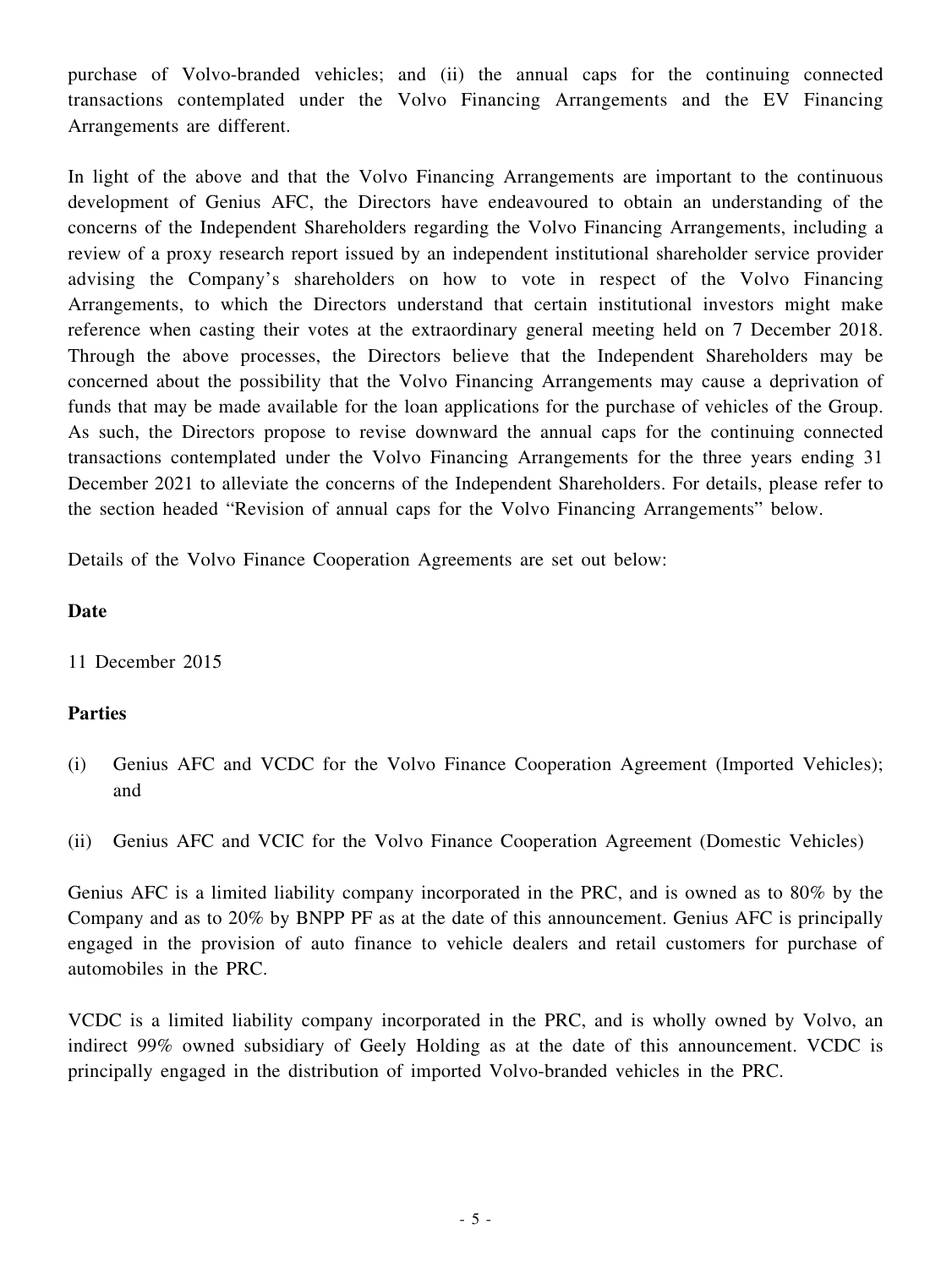VCIC is a limited liability company incorporated in the PRC, and is owned as to (i) 50% by Volvo, an indirect 99% owned subsidiary of Geely Holding; and (ii) 50% by Geely Holding at the date of this announcement. VCIC is principally engaged in the distribution of Volvo-branded vehicles manufactured domestically in the PRC.

Geely Holding is principally engaged in the sale of automobiles and related parts and components wholesale and retail business. As at the date of this announcement, Geely Holding is wholly owned by Mr. Li and his associate. Mr. Li is an executive Director and a substantial Shareholder holding approximately 44.39% of the total issued share capital of the Company. Accordingly, each of VCDC and VCIC is an associate of Mr. Li and a connected person of the Company under the Listing Rules.

## **Subject matter**

The Volvo Finance Cooperation Agreement (Imported Vehicles) sets out the terms under which Genius AFC will provide vehicle financing services to the Volvo Dealers and the Volvo Retail Customers for imported Volvo-branded vehicles. The Volvo Finance Cooperation Agreement (Domestic Vehicles) sets out the terms under which Genius AFC will provide vehicle financing services to the Volvo Dealers and the Volvo Retail Customers for Volvo-branded vehicles manufactured domestically. Such terms include (i) the provision of wholesale financing to the Volvo Dealers to assist them to buy Volvo-branded vehicles and eventually selling such vehicles to the Volvo Retail Customers; and (ii) the provision of retail financing to the Volvo Retail Customers to assist them to buy Volvo-branded vehicles from the Volvo Dealers.

## **Term**

The Volvo Finance Cooperation Agreements have an initial term of three years, and will then continue unless and until terminated by either party by giving at least six months written notice. Such continuation/renewal will be subject to the approval of (i) the regulators of the Company (that is, the Stock Exchange and/or the Securities and Futures Commission of Hong Kong, where applicable); and (ii) the Independent Shareholders.

## **Termination**

VCDC may terminate the Volvo Finance Cooperation Agreement (Imported Vehicles) and VCIC may terminate the Volvo Finance Cooperation Agreement (Domestic Vehicles) with immediate effect if (i) Genius AFC becomes insolvent; (ii) there is a change in control of Genius AFC; (iii) Genius AFC materially breaches, or materially fails to comply with, the Volvo Finance Cooperation Agreements and such failure is not capable of remedy or is capable of remedy but is not remedied within 30 days of VCDC and/or VCIC giving Genius AFC written notice of such breach subject to the remediation clause under the Volvo Finance Cooperation Agreements; or (iv) the relevant trademark agreement terminates due to material breach by Genius AFC.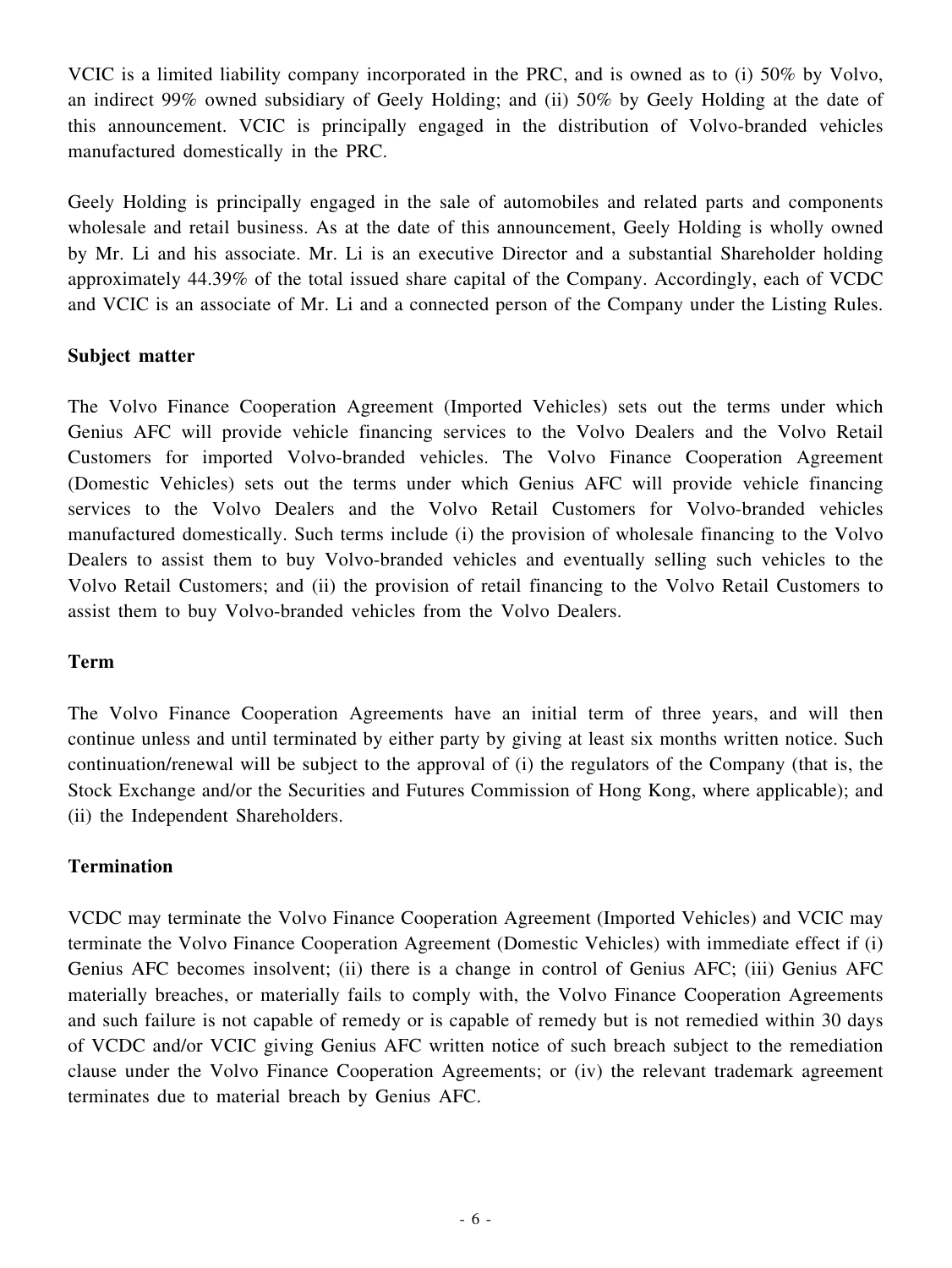Genius AFC may terminate the Volvo Finance Cooperation Agreements with immediate effect if (i) VCDC and/or VCIC becomes insolvent; or (ii) VCDC and/or VCIC materially breaches, or materially fails to comply with, the Volvo Finance Cooperation Agreements and such failure is not capable of remedy or is capable of remedy but is not remedied within 30 days of Genius AFC giving VCDC and/or VCIC written notice of such breach subject to the remediation clause under the Volvo Finance Cooperation Agreements.

# **Principal terms regarding the mode of cooperation between (i) Genius AFC; and (ii) VCDC and VCIC**

## *(i) Cooperation*

VCDC and VCIC will (a) encourage actively and diligently the Volvo Dealers to use Genius AFC for the Volvo Wholesale Financing and the Volvo Retail Financing; (b) according to the agreed regional coverage, for a Volvo Dealer who is covered by the Volvo Wholesale Financing, use its best effort to grant subsidies to the benefit of such Volvo Dealer in order to promote the Volvo Wholesale Financing to such Volvo Dealer; and (c) for a Volvo Dealer who is covered by the Volvo Retail Financing, promote the Volvo Retail Financing to the Volvo Retail Customers.

Genius AFC will not be the exclusive provider of vehicle loans and other services particularly described in the Volvo Finance Cooperation Agreements to the Volvo Dealers or the Volvo Retail Customers, and other providers are and will also be appointed by VCDC and VCIC to provide similar services. Notwithstanding the foregoing, should another independent vehicle financing company offer vehicle financing services under the same conditions, Genius AFC will be the preferred partner of VCDC and VCIC for the provision of vehicle financing services.

The modes of cooperation between (a) Genius AFC; and (b) VCDC and VCIC for the Volvo Wholesale Financing and Volvo Retail Financing are summarised as below: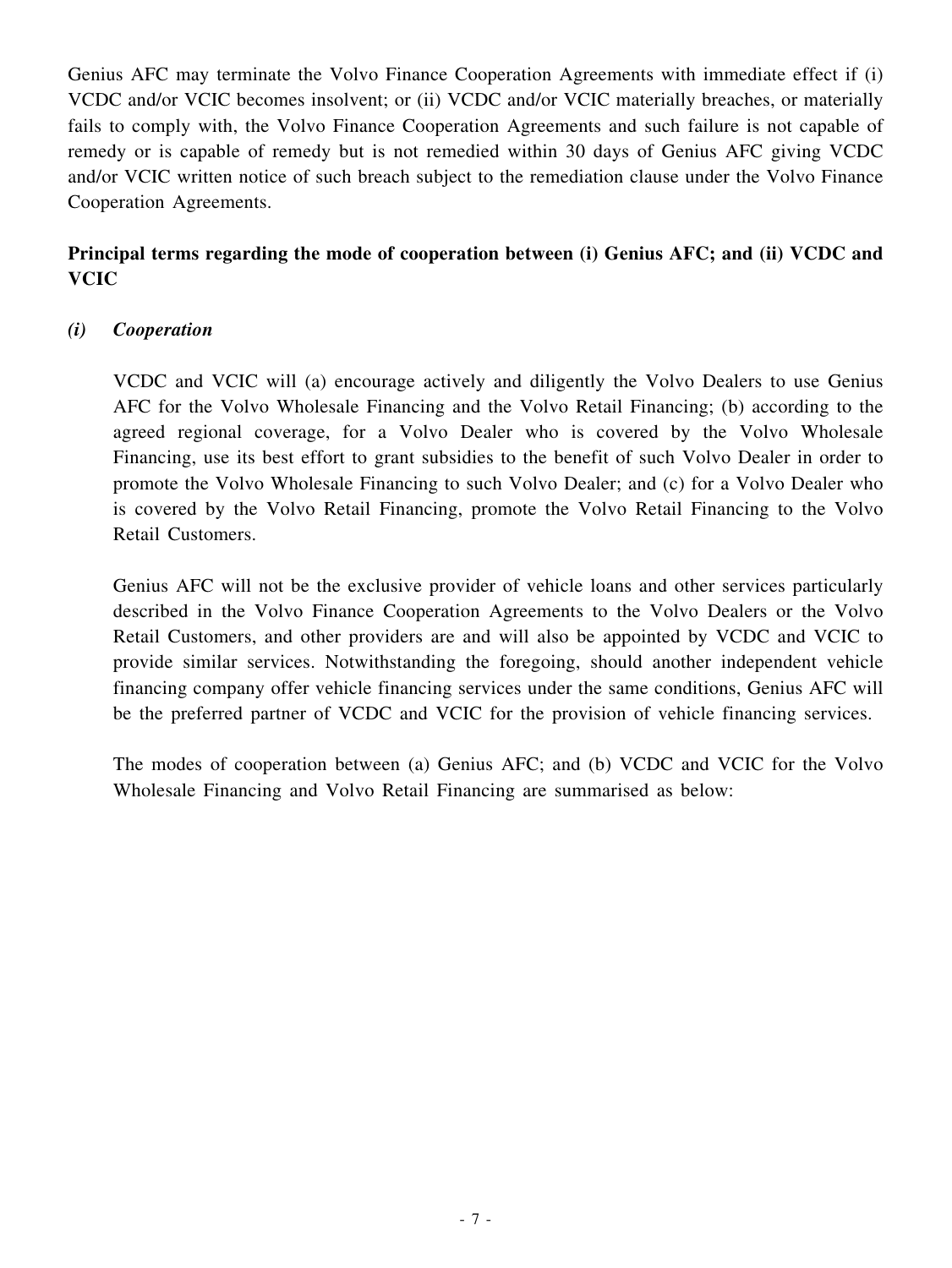#### *(1) Volvo Wholesale Financing*



*(2) Volvo Retail Financing*



Pursuant to the Volvo Finance Cooperation Agreements, the parties have agreed to work together to undertake promotional activities, incentives and training to increase the financing penetration of Genius AFC and sale of Volvo-branded vehicles in the PRC.

#### *(ii) Pricing policy*

Genius AFC would enter into the Volvo Wholesale Facility Agreements with the Volvo Dealers for the provision of the Volvo Wholesale Financing and the Volvo Retail Loan Agreements with the Volvo Retail Customers for the provision of the Volvo Retail Financing. Genius AFC will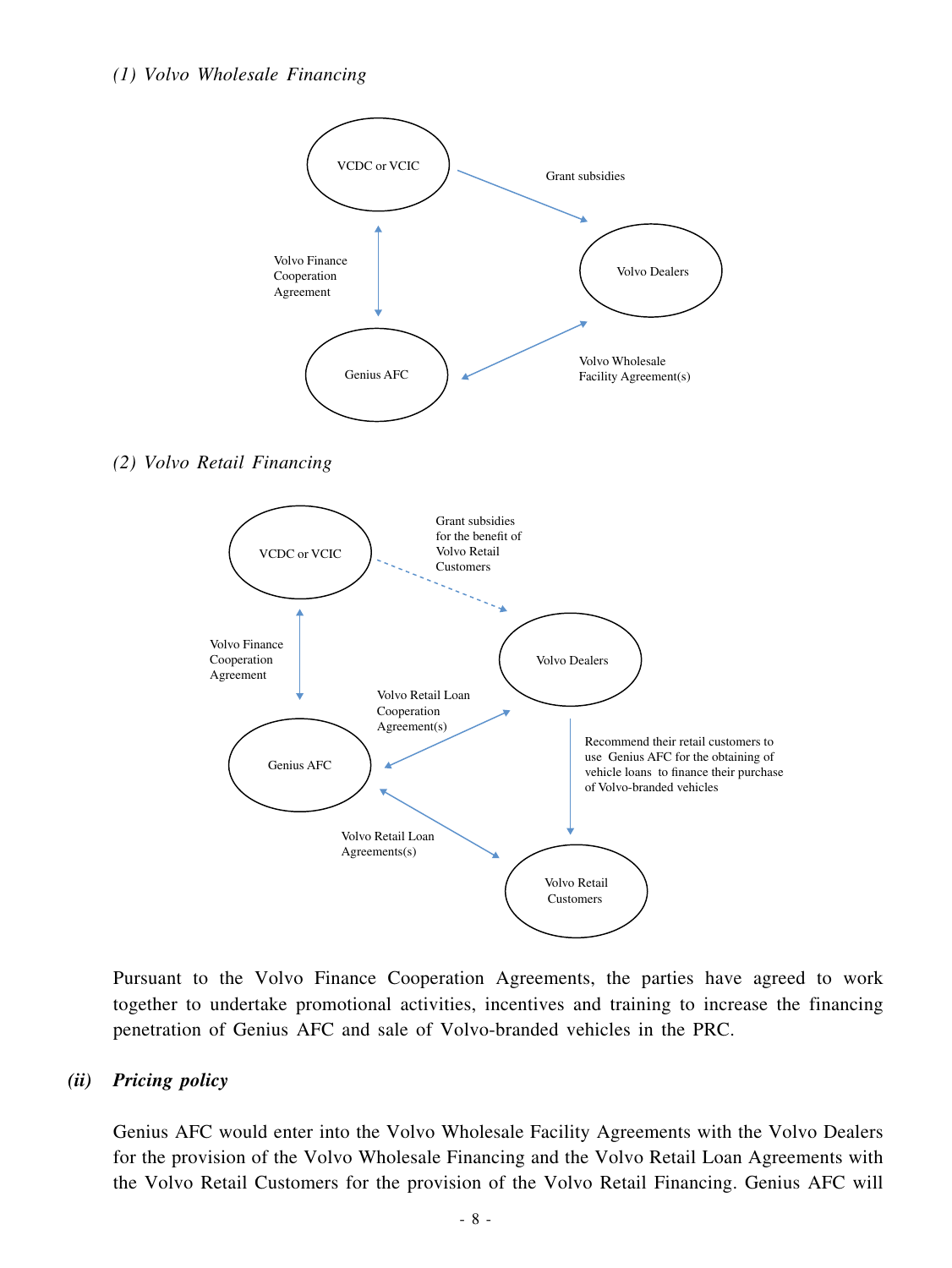ensure that the terms of the Volvo Wholesale Facility Agreements and the Volvo Retail Loan Agreements are competitive at all times during the term of the Volvo Finance Cooperation Agreements, and such terms will be in line with general auto finance market practice. Notwithstanding the foregoing, Genius AFC will remain the sole decision maker for the final pricing of the services to be applied to the Volvo Dealers and the Volvo Retail Customers.

The Volvo Finance Cooperation Agreements provide guidance with respect to the interest rates charged by Genius AFC for the provision of the Volvo Wholesale Financing to the Volvo Dealers and the Volvo Retail Financing to the Volvo Retail Customers. The interest rates, at the time of each setting, for the loans provided by Genius AFC to the Volvo Dealers and the Volvo Retail Customers will be higher than the base lending rates published by the PBOC for similar types of loans under similar terms and conditions, provided that all relevant laws and regulations are complied with.

In practice, given that Genius AFC is not the exclusive provider of financing services to the Volvo Dealers and the Volvo Retail Customers, which are independent third parties to Genius AFC, the sales and marketing department of Genius AFC would communicate with the Volvo Dealers on an ongoing basis to keep abreast of the market and to ensure that the terms of the Volvo Wholesale Financing and the Volvo Retail Financing offered by Genius AFC are competitive at all times in light of the fierce competition in the PRC auto finance market. Please refer to the paragraph headed "Relevant internal control measures – Internal control within Genius AFC" in this announcement for the internal control procedures for determining the pricing of the services provided by Genius AFC.

## *(iii) Lending risk*

Genius AFC was primarily regulated by the China Banking Regulatory Commission, whose authority has now been transferred to the newly formed China Banking and Insurance Regulatory Commission. In addition, the People's Bank of China and the Ministry of Finance of the PRC also have regulatory oversight of the auto finance industry. The China Banking Regulatory Commission and the People's Bank of China enacted the Measures for the Administration of Automotive Loans and the Measures for the Administration of Automobile Finance Companies, respectively to standardize the management of automotive loan business.

All lending risk assessments and decisions will be the sole responsibility of Genius AFC, and such decisions will conform to applicable regulatory requirements. The extension of financing in any form to any Volvo Dealer or any Volvo Retail Customer is subject to satisfactory credit risk assessment in accordance with the Genius AFC's credit risk management procedures and all other internal risk and management policies as from time to time determined by Genius AFC at its sole discretion.

In relation to the credit risk assessment procedures for the Volvo Wholesale Financing, the risk department of Genius AFC would review the credit applications with supporting materials submitted by the Volvo Dealers and prepare proposals for the granting of credit lines. The risk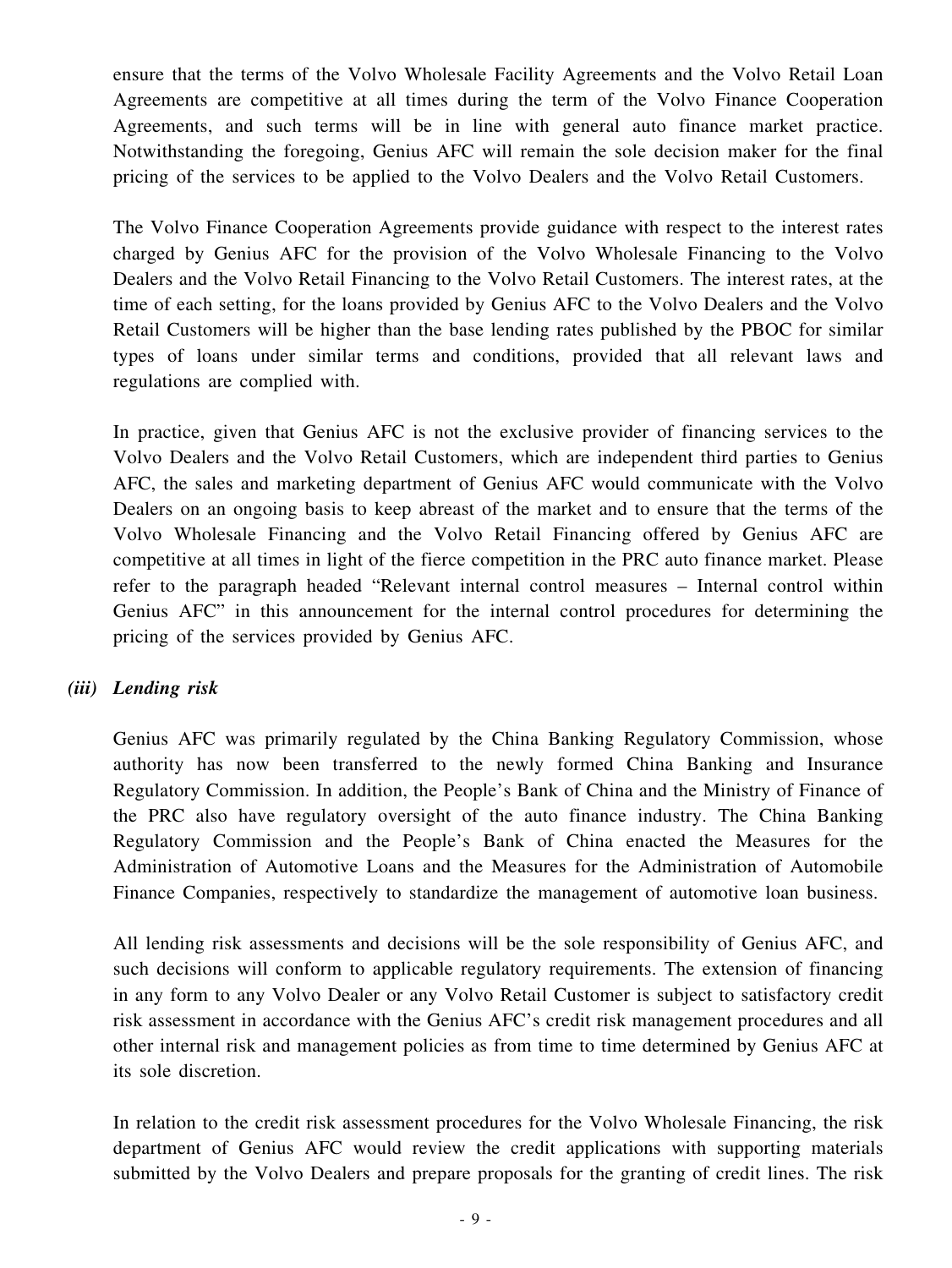control committee of Genius AFC would appraise and make decisions on the granting of credit lines. The credit application should be subject to approval by the board of Genius AFC for granting of credit lines exceeding the internal threshold set by Genius AFC. When assessing credit applications of the Volvo Dealers, factors that would be taken into consideration include, among other things, company background, experience in the automobile industry, capital structure, debt-to-asset ratio, profitability and financial performance of the relevant Volvo Dealers. The Volvo Dealers who are granted credit lines by Genius AFC are required to submit to Genius AFC their financial reports every month and audited accounts every year which would be reviewed and assessed by the risk department of Genius AFC. Based on the assessment results, Genius AFC would consider whether to adjust the credit line granted should there be any substantial changes in the financial and operating performance of such Volvo Dealers.

In relation to the credit risk assessment procedures for the Volvo Retail Financing, Genius AFC utilises a computerised internal risk assessment system, which enables Genius AFC to perform credit risk assessment procedures using big data analytics. For the purpose of risk assessment, the risk department of Genius AFC would set specification rules for the retail products to determine whether or not to accept the loan application of a retail applicant, based on the retail applicant's earnings, credit history and repayment capability. The risk control committee of Genius AFC would then review and approve the specification rules for the retail products. Based on the evaluation performed by the computerised internal risk assessment system, which is configured and modified by the risk department from time to time, the decisions on whether to grant the loan to the retail applicant would be made by the system and the retail underwriting team of Genius AFC's operation department. The general responsibilities of the underwriting team also include checking the authenticity of, and reviewing, the information and materials provided by the retail applicants, and assessing their credibility in order to make final credit decisions on the loan applications. Upon granting of the loan to a Volvo Retail Customer, the collection team of Genius AFC's operation department would monitor the performance of such loan and would follow up on any delinquency and/or default in payment.

#### *(iv) Loan term and credit limit*

The maximum loan term for each Volvo Dealer will be 360 days. The maximum loan term for each Volvo Retail Customer will be 60 months.

#### *(v) Subsidies*

Genius AFC will provide financing to all the Volvo Dealers according to the sales objectives and regional coverage agreed with VCDC and VCIC. VCDC and VCIC may from time to time offer Volvo Dealers support with their vehicle financing and may choose to pay the interests accruing under the relevant Volvo Wholesale Facility Agreements on the Volvo Dealers' behalf for an agreed period of time. In practice, VCDC and VCIC would provide subsidies to (i) the Volvo Dealers who enter into the Volvo Wholesale Facility Agreements with Genius AFC for the Volvo Wholesale Financing; and (ii) the Volvo Dealers who enter into the Volvo Retail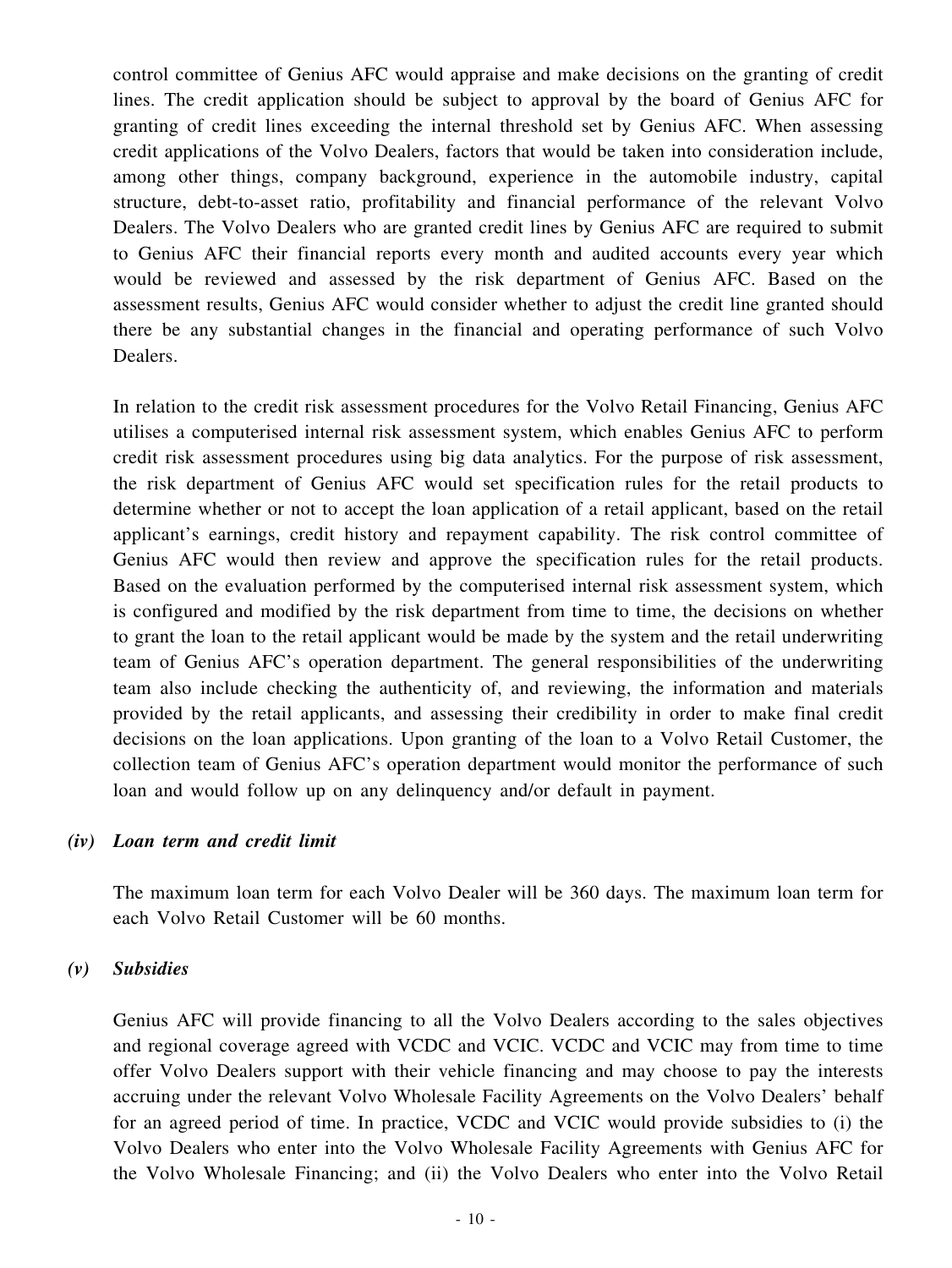Loan Cooperation Agreements with Genius AFC for the benefits of the Volvo Retail Customers in the Volvo Retail Financing, subject to the final assessment of the market situation, such as sales performance of the Volvo-branded vehicles, by VCDC and VCIC. The terms and period of such subsidies will be determined by VCDC and VCIC in their respective quarterly sales incentive policies.

#### *(vi) Security*

Under the Volvo Wholesale Facility Agreement and the Volvo Retail Loan Agreement, acceptable securities may include security deposits, security over the Volvo Dealers' and the Volvo Retail Customers' vehicles and/or different types of guarantees.

# **Principal terms applied to the Volvo Wholesale Facility Agreements and the Volvo Retail Loan Agreements**

## *(i) Volvo Wholesale Facility Agreements*

For the Volvo Wholesale Financing, Genius AFC would enter into the Volvo Wholesale Facility Agreements with the Volvo Dealers, pursuant to which Genius AFC will provide vehicle financing to such Volvo Dealers to facilitate their purchase of Volvo-branded vehicles. The terms of the Volvo Wholesale Facility Agreements (including, among other things, pricing, loan term, credit limits, subsidies etc.) are consistent with the terms of the Volvo Finance Cooperation Agreements as disclosed above.

#### *(ii) Volvo Retail Loan Agreements*

Genius AFC would enter into the Volvo Retail Loan Cooperation Agreements with the Volvo Dealers, pursuant to which the Volvo Dealers will recommend their retail customers (that is, the Volvo Retail Customers) to use Genius AFC for obtaining vehicle loans to finance their purchase of Volvo-branded vehicles.

For the Volvo Retail Financing, Genius AFC would further enter into the Volvo Retail Loan Agreements with the Volvo Retail Customers, pursuant to which Genius AFC will provide vehicle financing to such Volvo Retail Customers to facilitate their purchase of Volvo-branded vehicles. The terms of the Volvo Retail Loan Agreements (including, among other things, pricing, loan term, credit limits etc.) are consistent with the terms of the Volvo Finance Cooperation Agreements as disclosed above.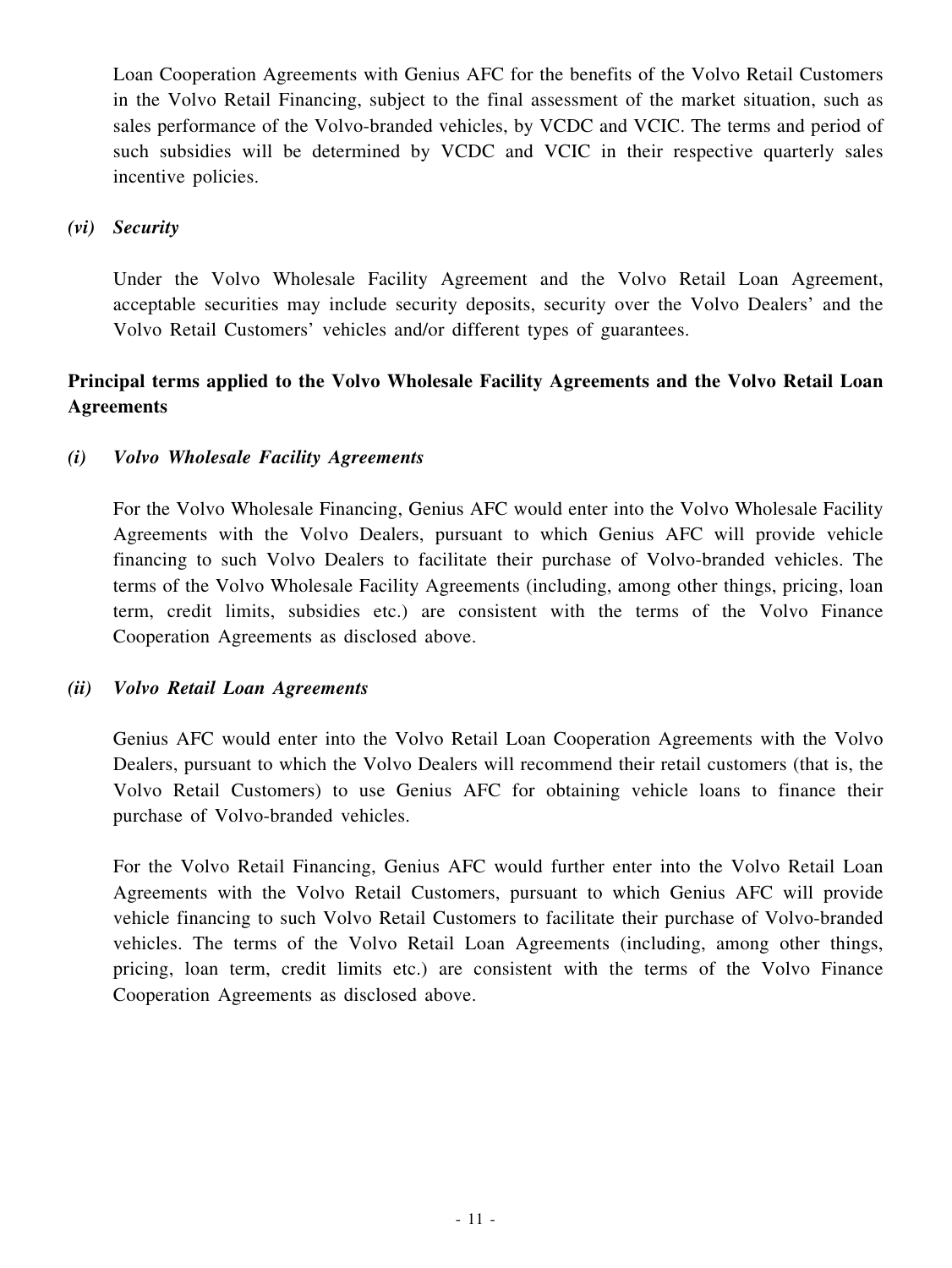#### **REVISION OF ANNUAL CAPS FOR THE VOLVO FINANCING ARRANGEMENTS**

#### **Original Proposed Volvo Annual Caps**

Under the original proposal of the Volvo Financing Arrangements, the maximum new financing amounts to be provided by Genius AFC to the Volvo Dealers under the Original Proposed Volvo Annual Caps (Wholesale) for the years ending 31 December 2019, 2020 and 2021 were proposed to be RMB22.3 billion, RMB27.2 billion and RMB30.2 billion, respectively, and the maximum new financing amounts to be provided by Genius AFC to the Volvo Retail Customers under the Original Proposed Volvo Annual Caps (Retail) for the years ending 31 December 2019, 2020 and 2021 were proposed to be RMB11.6 billion, RMB14.2 billion and RMB15.7 billion, respectively.

#### **Revised Volvo Annual Caps**

Pursuant to the Revised Volvo Annual Caps, the maximum new financing amounts to be provided by Genius AFC to the Volvo Dealers under the Revised Volvo Annual Caps (Wholesale) for the years ending 31 December 2019, 2020 and 2021 are proposed to be RMB11.1 billion, RMB13.6 billion and RMB15.1 billion, respectively, and the maximum new financing amounts to be provided by Genius AFC to the Volvo Retail Customers under the Revised Volvo Annual Caps (Retail) for the years ending 31 December 2019, 2020 and 2021 are proposed to be RMB7.7 billion, RMB9.4 billion and RMB12.0 billion, respectively.

The Revised Volvo Annual Caps (Wholesale) represent a reduction of RMB11.2 billion, RMB13.6 billion and RMB15.1 billion for the three years ending 31 December 2019, 2020 and 2021 from the Original Proposed Volvo Annual Caps (Wholesale), and the Revised Volvo Annual Caps (Retail) represent a reduction of RMB3.9 billion, RMB4.8 billion and RMB3.7 billion for the three years ending 31 December 2019, 2020 and 2021 from the Original Proposed Volvo Annual Caps (Retail).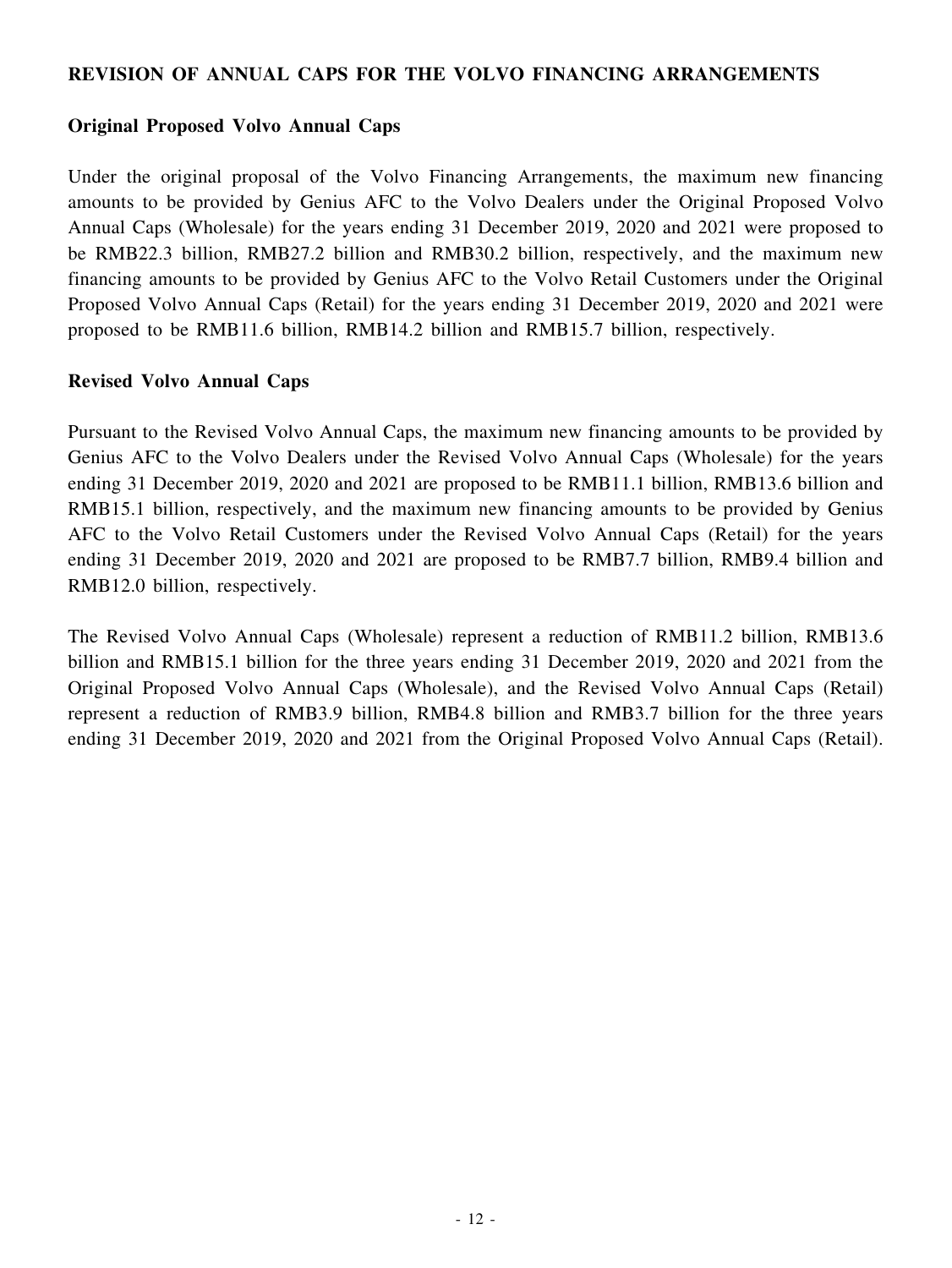#### *Revised Volvo Annual Caps (Wholesale)*

The table below sets out (i) the historical transaction amounts for the Volvo Wholesale Financing for each of the three years ended 31 December 2018; and (ii) the approved annual caps for the Volvo Wholesale Financing for each of the three years ended 31 December 2018 and their respective utilisation rates.

|                                   | Historical transaction amount for the<br>year ended 31 December |            |             | Approved annual caps for the year<br>ended 31 December |            |            |
|-----------------------------------|-----------------------------------------------------------------|------------|-------------|--------------------------------------------------------|------------|------------|
|                                   |                                                                 |            |             |                                                        |            |            |
|                                   | 2016                                                            | 2017       | 2018        | 2016                                                   | 2017       | 2018       |
|                                   | RMB                                                             | <b>RMB</b> | <b>RMB</b>  | RMB                                                    | <b>RMB</b> | <b>RMB</b> |
|                                   | million                                                         | million    | million     | million                                                | million    | million    |
|                                   | (Audited)                                                       | (Audited)  | (Unaudited) |                                                        |            |            |
| New financing amounts provided by |                                                                 |            |             |                                                        |            |            |
| Genius AFC to the Volvo Dealers   |                                                                 |            |             |                                                        |            |            |
| under the Volvo Wholesale         |                                                                 |            |             |                                                        |            |            |
| Financing                         | 1,197                                                           | 3,546      | 4,758       | 30,000                                                 | 37,000     | 49,000     |
| Utilisation rate of annual caps   | 4%                                                              | 10%        | $10\%$      |                                                        |            |            |

The low utilisation rates of the annual caps for the three years ended 31 December 2018 were primarily due to the lower-than-expected wholesale finance coverage of the Volvo Wholesale Financing. In this regard, Genius AFC has revised downward the estimated wholesale finance coverage of the Volvo Wholesale Financing when determining the Revised Volvo Annual Caps (Wholesale) for the three years ending 31 December 2021 (please refer to the paragraph headed "Revised Volvo Annual Caps – Basis of determination of the Revised Volvo Annual Caps" in this announcement for further details).

The table below sets out the Original Proposed Volvo Annual Caps (Wholesale) and the proposed Revised Volvo Annual Caps (Wholesale) for each of the three years ending 31 December 2021.

|                                  | Proposed original annual caps for the<br>year ending 31 December |              |         | Proposed revised annual caps for the<br>year ending 31 December |            |            |
|----------------------------------|------------------------------------------------------------------|--------------|---------|-----------------------------------------------------------------|------------|------------|
|                                  |                                                                  |              |         |                                                                 |            |            |
|                                  | 2019                                                             | 2021<br>2020 |         |                                                                 | 2020       | 2021       |
|                                  | <b>RMB</b>                                                       | <b>RMB</b>   | RMB     | <b>RMB</b>                                                      | <b>RMB</b> | <b>RMB</b> |
|                                  | million                                                          | million      | million | million                                                         | million    | million    |
| Maximum new financing amounts to |                                                                  |              |         |                                                                 |            |            |
| be provided by Genius AFC to the |                                                                  |              |         |                                                                 |            |            |
| Volvo Dealers under the Volvo    |                                                                  |              |         |                                                                 |            |            |
| Wholesale Financing              | 22,275                                                           | 27,243       | 30,213  | 11,138                                                          | 13,622     | 15,107     |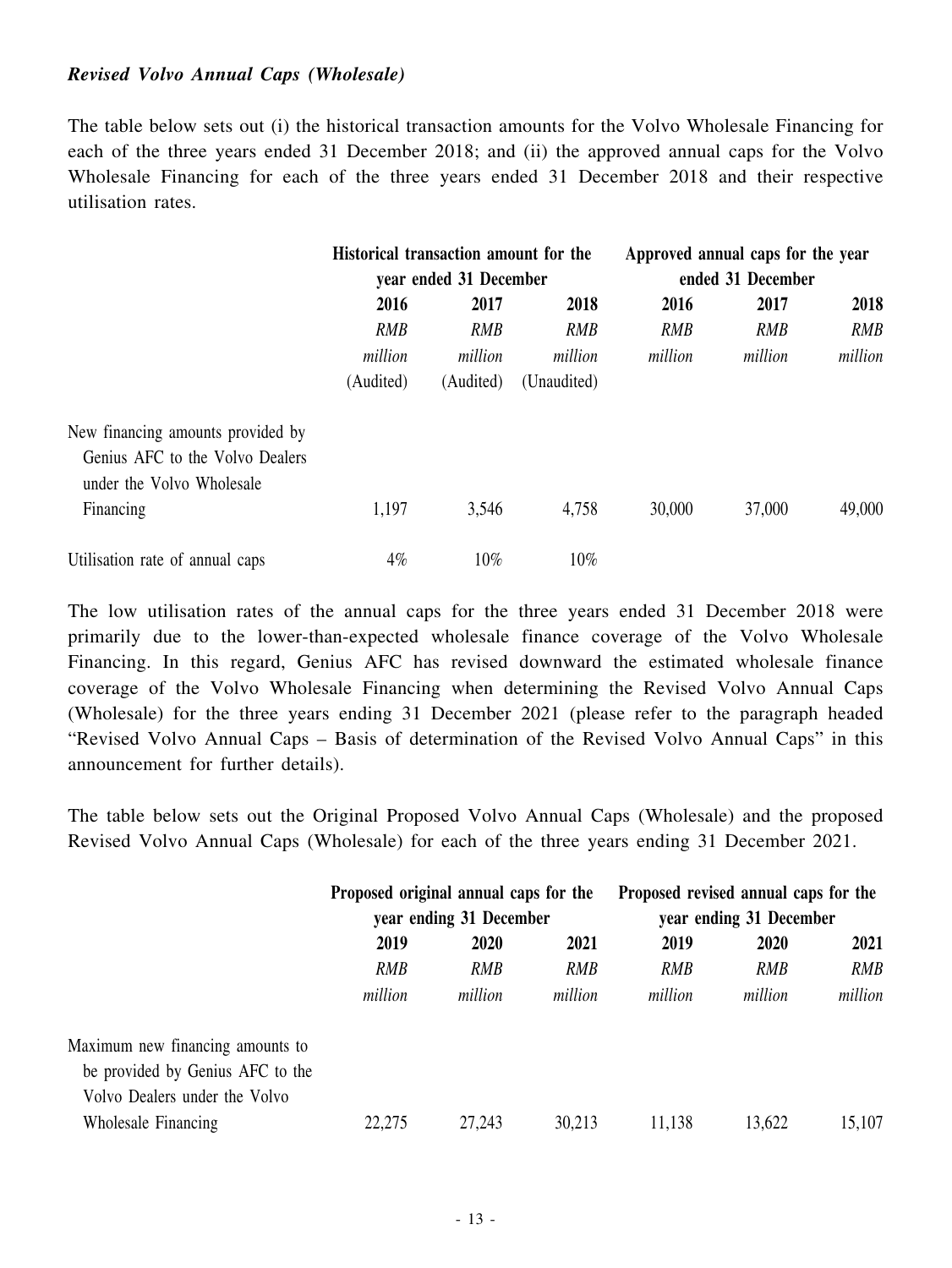#### *Revised Volvo Annual Caps (Retail)*

The table below sets out (i) the historical transaction amounts for the Volvo Retail Financing for each of the three years ended 31 December 2018; and (ii) the approved annual caps for the Volvo Retail Financing for each of the three years ended 31 December 2018 and their respective utilisation rates.

|                                   | Historical transaction amounts for the<br>year ended 31 December |            |             | Approved annual caps for the year<br>ended 31 December |            |            |
|-----------------------------------|------------------------------------------------------------------|------------|-------------|--------------------------------------------------------|------------|------------|
|                                   |                                                                  |            |             |                                                        |            |            |
|                                   | 2016                                                             | 2017       | 2018        | 2016                                                   | 2017       | 2018       |
|                                   | <b>RMB</b>                                                       | <b>RMB</b> | <b>RMB</b>  | <b>RMB</b>                                             | <b>RMB</b> | <b>RMB</b> |
|                                   | million                                                          | million    | million     | million                                                | million    | million    |
|                                   | (Audited)                                                        | (Audited)  | (Unaudited) |                                                        |            |            |
| New financing amounts provided by |                                                                  |            |             |                                                        |            |            |
| Genius AFC to the Volvo Retail    |                                                                  |            |             |                                                        |            |            |
| Customers under the Volvo Retail  |                                                                  |            |             |                                                        |            |            |
| Financing                         | 301                                                              | 1,026      | 1,306       | 7,000                                                  | 9,000      | 11,000     |
| Utilisation rate of annual caps   | 4%                                                               | 11%        | 12%         |                                                        |            |            |

The low utilisation rates of the annual caps for the three years ended 31 December 2018 were primarily due to the lower-than-expected retail financing penetration of the Volvo Retail Financing. During the three years ended 31 December 2018, Genius AFC, which was incorporated in August 2015, was still in an early development stage and in the process of establishing and refining its business processes, sales and marketing capability, customer database and product offerings. Also, it took time and efforts for Genius AFC to introduce and promote the Volvo Wholesale Financing to the Volvo Dealers, and the Volvo Retail Financing to the Volvo Dealers for their onward promotion to the Volvo Retail Customers. The above factors had resulted in the lower-than-expected retail financing penetration of the Volvo Retail Financing during the three years ended 31 December 2018. Notwithstanding the foregoing, with the accumulation of experience, business network, customers and customer database over the past three years, Genius AFC achieved considerable growth in business volume recently. It is expected that the retail financing penetration of the Volvo Retail Financing will improve alongside the enhanced competitiveness of Genius AFC and its products in the PRC auto finance industry.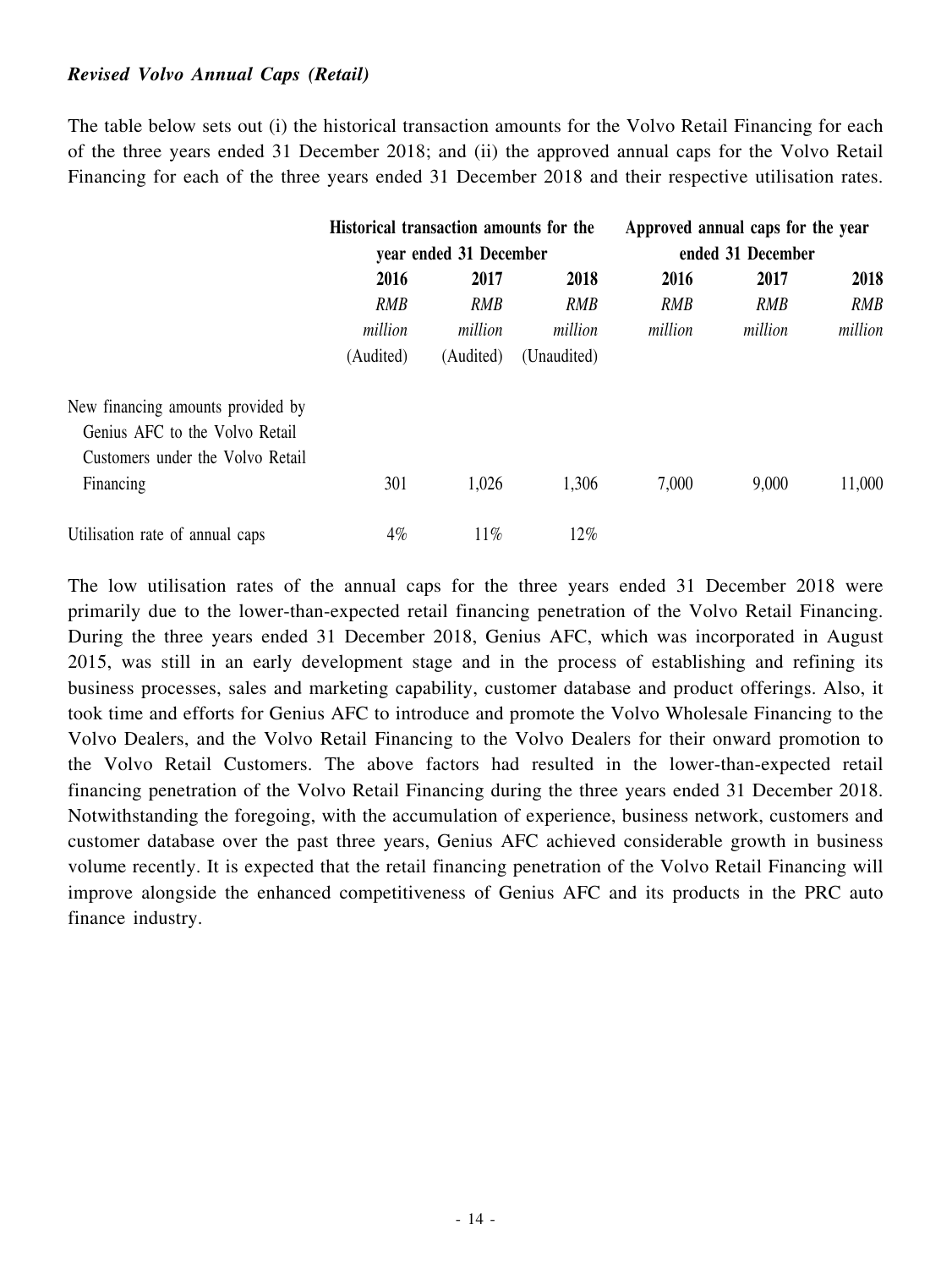The table below sets out the Original Proposed Volvo Annual Caps (Retail) and the proposed Revised Volvo Annual Caps (Retail) for each of the three years ending 31 December 2021.

|                                  | Proposed original annual caps for the<br>year ending 31 December |         |         | Proposed revised annual caps for the<br>year ending 31 December |             |            |
|----------------------------------|------------------------------------------------------------------|---------|---------|-----------------------------------------------------------------|-------------|------------|
|                                  |                                                                  |         |         |                                                                 |             |            |
|                                  | 2019<br>2020                                                     |         | 2021    | 2019                                                            | <b>2020</b> | 2021       |
|                                  | RMB                                                              | RMB     | RMB     | RMB                                                             | <b>RMB</b>  | <b>RMB</b> |
|                                  | million                                                          | million | million | million                                                         | million     | million    |
| Maximum new financing amounts to |                                                                  |         |         |                                                                 |             |            |
| be provided by Genius AFC to the |                                                                  |         |         |                                                                 |             |            |
| Volvo Retail Customers under the |                                                                  |         |         |                                                                 |             |            |
| Volvo Retail Financing           | 11,583                                                           | 14,166  | 15,711  | 7,722                                                           | 9,444       | 12,045     |

#### *Basis of determination of the Revised Volvo Annual Caps*

When determining the proposed Revised Volvo Annual Caps (Wholesale), Genius AFC has taken into account (i) the historical transaction amounts for the three years ended 31 December 2018; (ii) the projected unit sales of Volvo-branded vehicles to the Volvo Dealers for each of the three years ending 31 December 2021, which in turn was determined with reference to the anticipated number of Volvo Dealers; (iii) the projected average selling price of Volvo-branded vehicles to the Volvo Dealers for each of the three years ending 31 December 2021, which in turn was determined based on the internal pricing policy of Volvo-branded vehicles to retail customers, taking into consideration the proposed marketing incentives to be provided to the Volvo Dealers; and (iv) the estimated wholesale finance coverage of the Volvo Wholesale Financing of 15% for each of the three years ending 31 December 2021. The above wholesale finance coverage represents the estimated percentage of the Volvo Dealers' purchases which will be financed by loans provided by Genius AFC. When estimating the said wholesale finance coverage of the Volvo Wholesale Financing, Genius AFC has taken into account the current status and development of its business, and has also made reference to the historical average wholesale finance coverage of the auto finance companies in the PRC in 2017 of 17.48% as stated in "2017 中國汽車金融公司行業發展報告 (the 2017 China Auto Finance Industry Development Report)" (the "**Report**") issued by 中國銀行業協會汽車金融專業委員會 (the China Banking Association Professional Committee of Auto Finance). In determining the Revised Volvo Annual Caps (Wholesale), Genius AFC has adopted a wholesale finance coverage of 15% for each of the three years ending 31 December 2021, which is 2.48% lower than the historical average wholesale finance coverage of the auto finance companies in the PRC in 2017 of 17.48%, after taking into account the relatively low utilisation rate of the annual caps for the Volvo Wholesale Financing for the three years ended 31 December 2018 as discussed above.

When determining the proposed Revised Volvo Annual Caps (Retail), Genius AFC has taken into account (i) the historical transaction amounts for the three years ended 31 December 2018; (ii) the projected unit sales of Volvo-branded vehicles to the Volvo Retail Customers for each of the three years ending 31 December 2021, which in turn was determined with reference to the anticipated number of Volvo Dealers and the sales volume projection of the Volvo-branded vehicles; (iii) the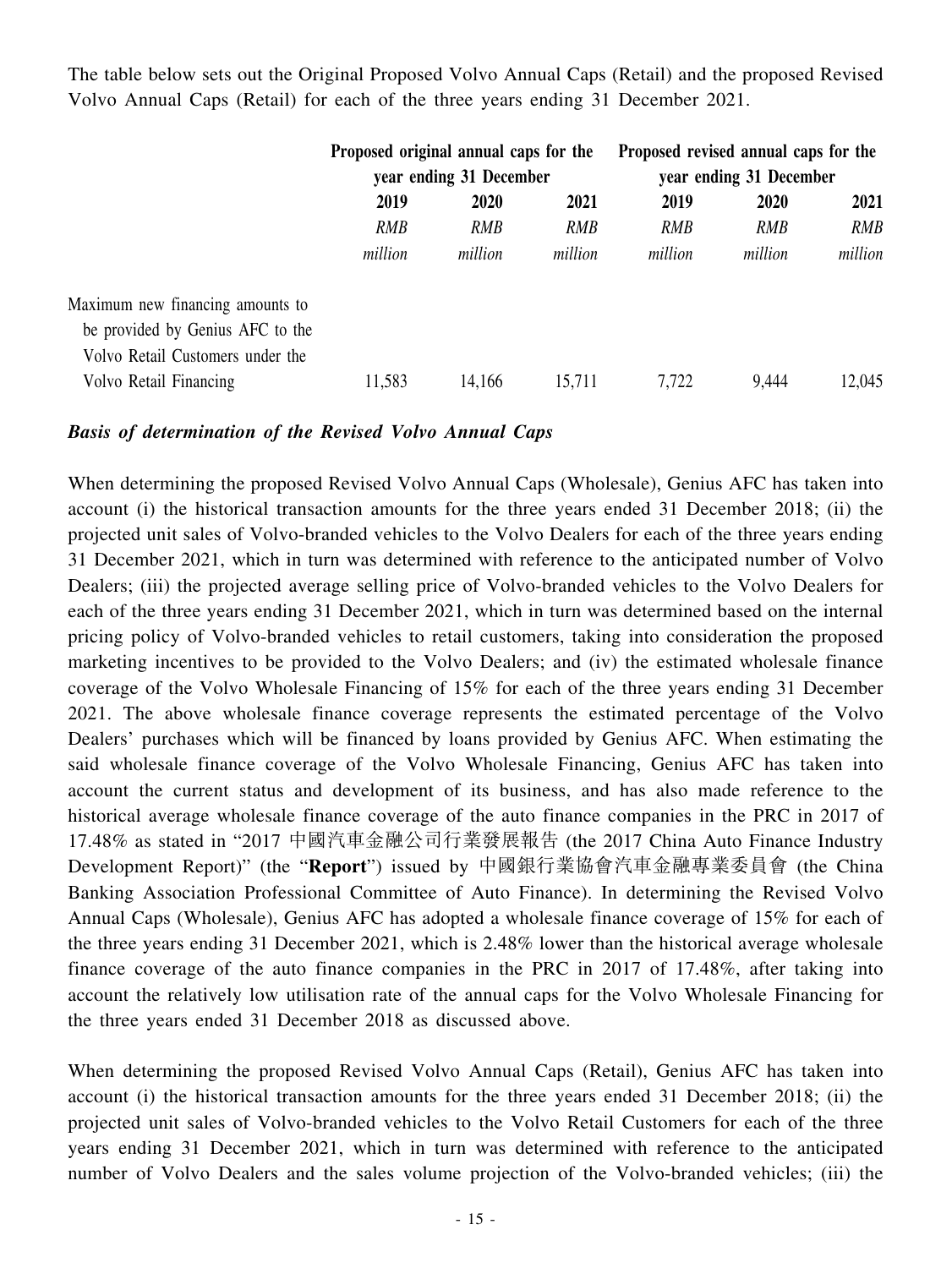projected average retail selling price of Volvo-branded vehicles for each of the three years ending 31 December 2021, which in turn was determined based on the internal pricing policy for the Volvobranded vehicles to retail customer; and (iv) the estimated retail financing penetration of the Volvo Retail Financing of 20% for each of the two years ending 31 December 2020 and 23% for the year ending 31 December 2021, respectively. The above retail financing penetration represents the estimated percentage of the Volvo Retail Customers' purchases which will be financed by loans provided by Genius AFC. When determining the said retail financing penetration of the Volvo Retail Financing, Genius AFC has taken into account the current status and development of its business, and has also made reference to the historical average retail financing penetration of the auto finance companies in the PRC in 2017 of 20.0% as stated in the Report. In determining the Revised Volvo Annual Caps (Retail), Genius AFC has adopted a retail financing penetration of 20% for each of the two years ending 31 December 2020 and 23% for the year ending 31 December 2021, which is in line with the historical average retail financing penetration of the auto finance companies in the PRC in 2017 of 20.0% for each of the two years ending 31 December 2020 and representing a 3% buffer for the year ending 31 December 2021, after taking into account (i) the relationship between Genius AFC and VCDC and VCIC, and that Genius AFC is the preferred partner of VCDC and VCIC; (ii) the development potential of the Volvo Retail Financing in light of the subsidies that may be granted for the promotional campaigns in relation to the retail financing offered by Genius AFC to the Volvo Retail Customers from the Volvo Dealers as well as the promotional activities, incentives and training to be undertaken by Genius AFC and Volvo to increase the retail financing penetration of Genius AFC and the sale of Volvo-branded vehicles in the PRC as stipulated in the Volvo Finance Cooperation Agreement.

The Directors (excluding the independent non-executive Directors whose views will be given after taking into account the advice from the Independent Financial Adviser) are of the view that the Revised Volvo Annual Caps for the three years ending 31 December 2021 are fair and reasonable and are in the interests of the Company and the Shareholders as a whole.

## **RELEVANT INTERNAL CONTROL MEASURES**

#### **Internal control within Genius AFC**

All loan and product pricing proposals (including any subsequent modifications thereof) are prepared by Genius AFC's sales and marketing department. In order to ensure that the pricing policies as stipulated in the Volvo Finance Cooperation Agreements are adhered to, the finance department of Genius AFC will monitor the fluctuations of interest rates in the market on at least a monthly basis (or more frequently if it is determined necessary), which include, among others, the PBOC base lending rates, so as to ensure that the interest rates offered by Genius AFC will be higher than the PBOC base lending rates for similar types of loans under similar terms and conditions. In addition, Genius AFC's sales and marketing department will communicate with the Volvo Dealers on an ongoing basis to ensure that the terms of the Volvo Wholesale Facility Agreements and the Volvo Retail Loan Agreements are in line with the general auto finance market practice. The finance department of Genius AFC will prepare reports on market interest rates and review these reports in a finance committee meeting at least monthly (or more frequently if it is determined necessary). These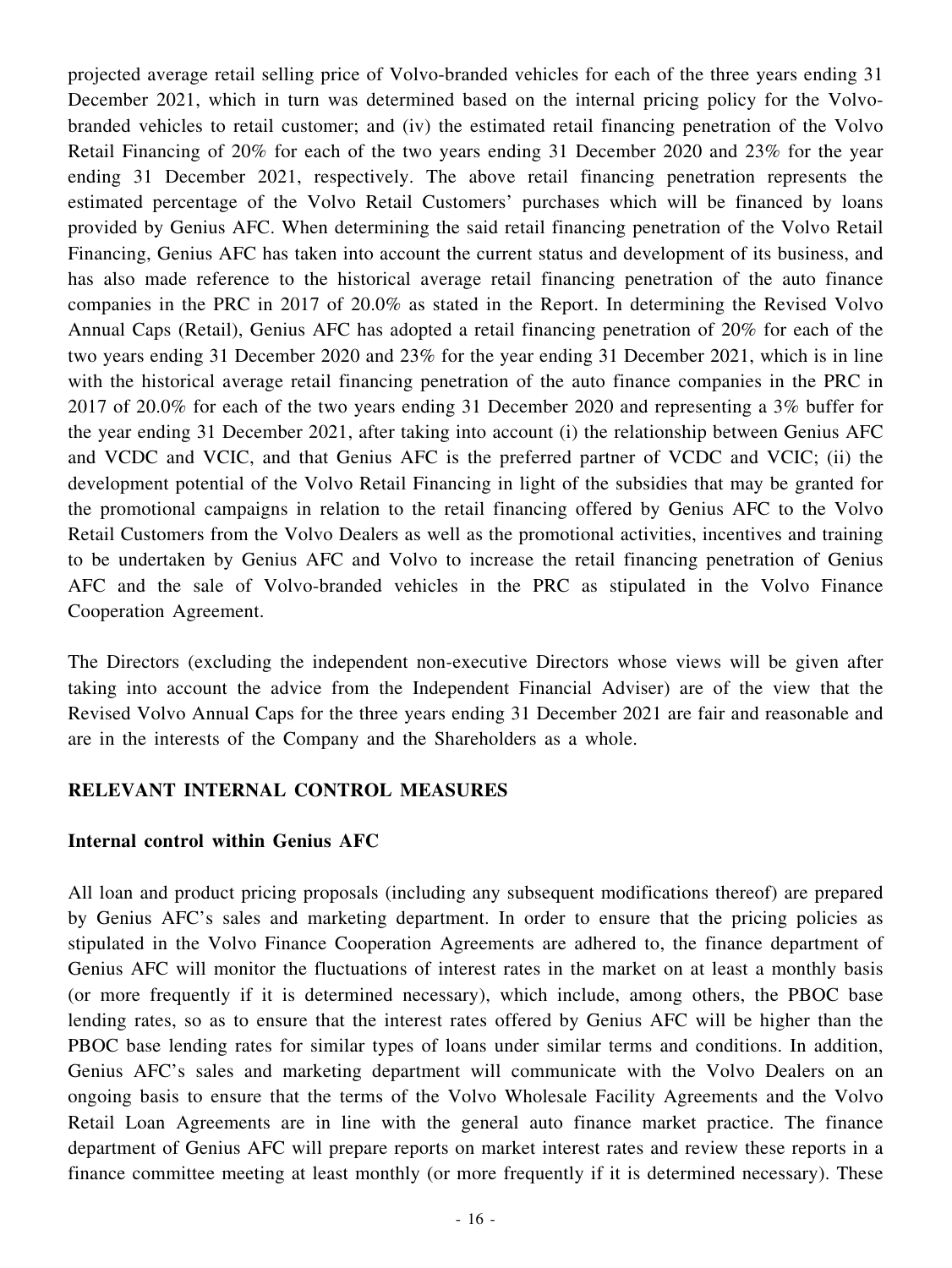reports are distributed to sales and marketing department, finance department, operation department, risk department, legal and compliance department and information technology department of Genius AFC for review whenever necessary. All loan and product pricing proposals prepared by Genius AFC's sales and marketing department must be validated by Genius AFC's finance department (which is responsible for keeping abreast of market interest rates, including but not limited to the PBOC base lending rates, Shanghai interbank offered rates, and interest rates of bank note, assetbacked securities, financial bond and other financial instruments, and ensuring product pricing proposals are in line with the overall financial planning and budget), operation department (which is responsible for ensuring operational feasibility by assessing whether the existing manpower, software system, standard and procedures and other internal resources are sufficient and comprehensive enough for the product pricing proposals, and considering whether training is required for Genius AFC's staff on any new product pricing proposals), risk department (which is responsible for assessing whether the product pricing proposals are acceptable from risk perspective), legal and compliance department (which is responsible for ensuring the loan and product pricing proposals comply with applicable law and regulations), and information technology department (which is responsible for making the necessary changes or enhancement to the existing software systems in respect of the Volvo Wholesale Financing and the Volvo Retail Financing to support any new loan and product pricing proposals if the existing software system is insufficient to satisfy the operational requirements of the new loan and product pricing proposals). The loan and product pricing proposals will then be submitted to the sales and marketing committee for final approval. Such committee includes the general manager of Genius AFC, the chief financial officer of Genius AFC, the respective heads of risk, sales and marketing, operation, and finance departments.

Further, to ensure the actual new financing amounts will not exceed the Revised Volvo Annual Caps, Genius AFC will prepare specific monthly reports to show the actual transaction volumes and amounts as compared to the Revised Volvo Annual Caps. Once the actual transaction amounts reached certain levels (being 70% of the Revised Volvo Annual Caps for the relevant year), it will trigger an alert to the management to either control the volume for the related business to ensure the Revised Volvo Annual Caps under the Volvo Finance Cooperation Agreements would not be exceeded or to commence necessary procedures to revise the annual caps for the Volvo Financing Arrangements in accordance with the relevant requirements under Chapter 14A of the Listing Rules.

The above internal control procedures are to ensure the pricing policies as stipulated in the Volvo Finance Cooperation Agreements are strictly adhered to.

#### **Internal control within the Group**

The internal audit department of the Group will also conduct assessment on the internal control measures for all continuing connected transactions of the Company at least annually (or more frequently if it is determined necessary) to ensure such internal control measures have been adhered to and are effective. The independent non-executive Directors will also conduct review on all continuing connected transactions every year and confirm that the transactions have been entered into in the ordinary and usual course of business of the Group; on normal commercial terms or better; and according to the agreements governing them on terms that are fair and reasonable and in the interests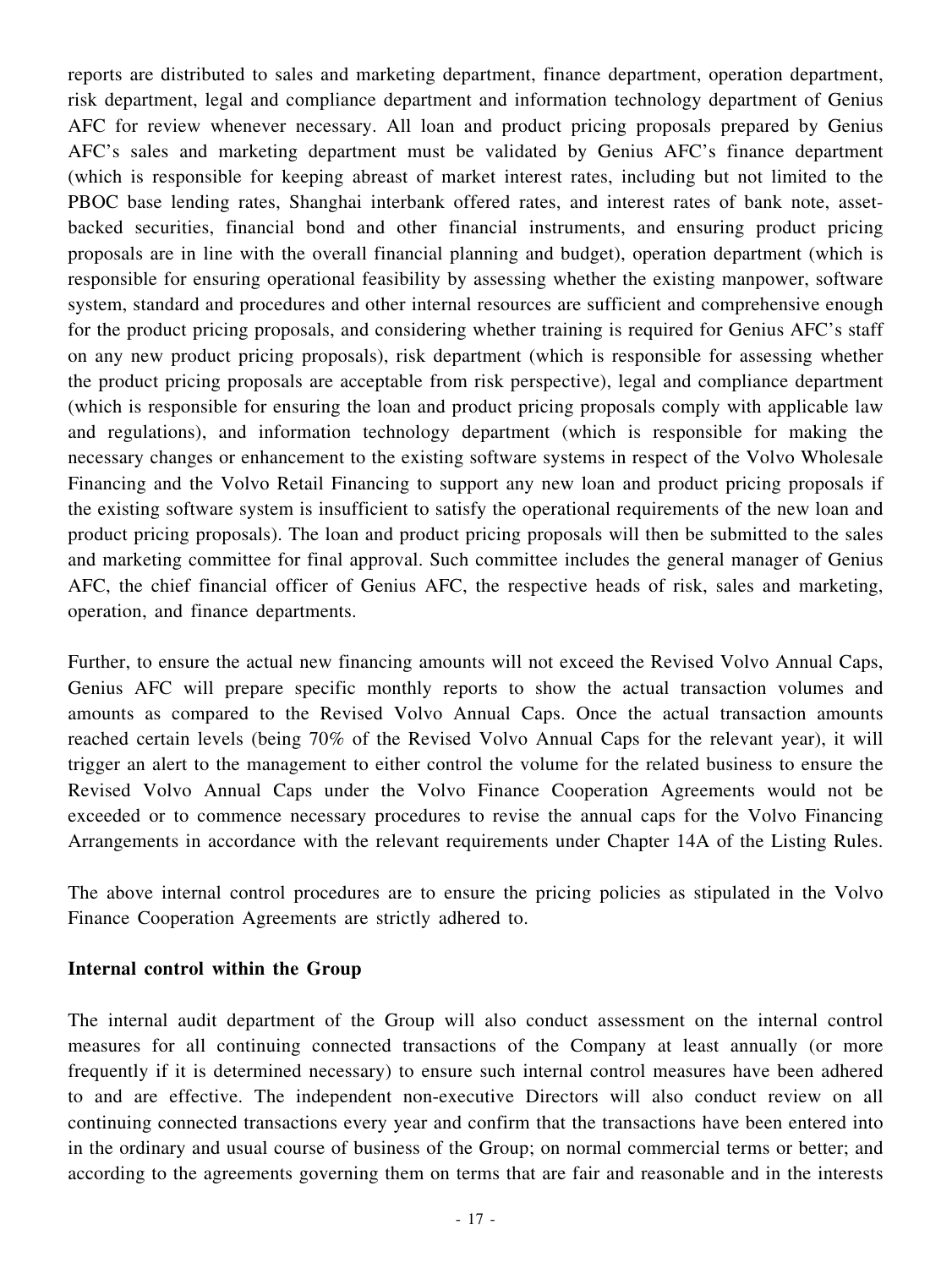of the Company and the Shareholders as a whole. The Company also engages its independent auditor to report on all continuing connected transactions every year. The independent auditor reviews and confirms whether all continuing connected transactions have been approved by the Board; have been conducted in accordance with the pricing policies of the relevant agreement governing the transactions; and have not exceeded the relevant annual caps.

# **REASONS FOR AND BENEFITS OF THE VOLVO FINANCING ARRANGEMENTS**

The Group is principally engaged in the manufacturing and trading of automobiles and automobile parts and related automobile components.

Genius AFC is an auto finance company owned as to 80% by the Company and as to 20% by BNPP PF, and is principally engaged in providing auto finance to vehicle dealers and retail customers for the purchase of automobiles.

In line with the practice of major global automobile companies, most of the PRC automobile companies have established auto finance subsidiaries or associated companies to provide auto finance services to their customers. With the expertise of BNPP PF coupled with the experience of the Group in the automobile business in the PRC, it is expected that Genius AFC will enable the Company to enhance its services to its customers and strengthen its competitiveness in the market as well as to benefit from the fast-growing auto finance industry in the PRC. Also, the Volvo Financing Arrangements is expected to facilitate and expedite the establishment of Genius AFC's market recognition and market share in the auto finance industry in the PRC. The Volvo Finance Cooperation Agreements will therefore enable the Group, through Genius AFC, to gain market share in the PRC auto finance industry and to benefit from the fast-growing auto finance market in the PRC.

Furthermore, the Directors consider that the provision of the Volvo Wholesale Financing and the Volvo Retail Financing by Genius AFC would not result in a deprivation of funds available for loan applications for the purchase of vehicles of the Group. As at 31 December 2018, the outstanding loan amounts granted under the Volvo Financing Arrangements only accounted for approximately 11% of the total outstanding loan amounts granted to all vehicle dealers and retail customers by Genius AFC (the "**Total Outstanding Loan Amounts**"). Also, the Directors estimate that the maximum outstanding loan amounts granted and to be granted under the Volvo Financing Arrangement will account for less than 20% of the Total Outstanding Loan Amounts of Genius AFC for each of the three years ending 31 December 2021. To ensure proper allocation of its resources such that the Group's interest will be safeguarded, Genius AFC has undertaken to the Company that, in the event that there is a shortage of funds experienced by Genius AFC, priority will be given to loan applications for the purchase of vehicles of the Group.

The Board (excluding the independent non-executive Directors who will form their views after considering the advice of the Independent Financial Adviser) is of the view that the terms of the Volvo Financing Arrangements (including the Revised Volvo Annual Caps) were negotiated on an arm's length basis and are on normal commercial terms, fair and reasonable and in the interests of the Company and the Shareholders as a whole.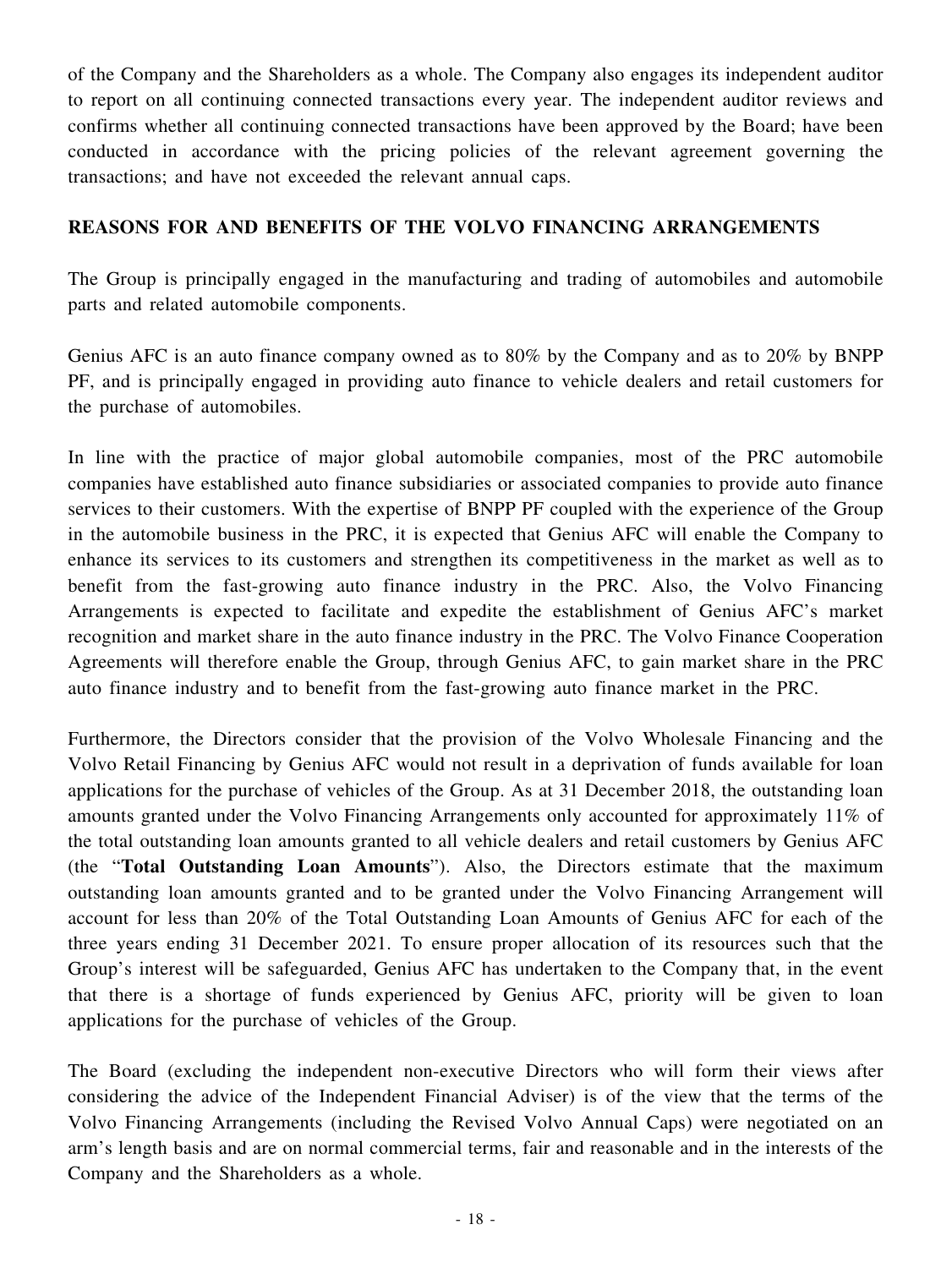#### **RELATIONSHIP BETWEEN THE GROUP AND VOLVO**

The Group has been cooperating with Volvo in terms of technological exchange and equity investments. As disclosed in the circular of the Company dated 1 September 2017, the Group cooperated with Volvo through CEVT, a research and development centre based in Lindholmen Science Park in Gothenburg, Sweden and a non-wholly owned subsidiary of Geely Holding, which Volvo has provided valuable assistance to its establishment and contributed tremendously to the development of the CMA. The CMA would deliver not only world-class product technologies and attributes, but also cost savings in terms of development, testing and sourcing, which lead to the realisation of significant economies of scale. In 2017, the Group and Volvo had agreed to form a new equity joint venture, namely LYNK & CO, to engage in the manufacturing and sale of vehicles under the "Lynk & Co" brand, and the provision of after-sale services. The first model under "Lynk & Co" brand, namely "Lynk&Co 01", was developed from the CMA platform and was successfully launched in the China market at the end of 2017. It is expected that Volvo's equity interests in the LYNK  $\&$ CO would support "Lynk & Co" brand in the future.

Furthermore, as disclosed in the annual report of the Company for the year ended 31 December 2017, Mr. Li has undertaken to the Company (the "**Undertaking**") on 20 November 2008 that upon being notified of any decision by the Company pursuant to a resolution approved by a majority of the independent non-executive Directors, he will, and will procure his associates (other than the Group) to, sell to the Group all of the Competing Businesses and related assets, subject to compliance with applicable requirements of the Listing Rules and other applicable laws and regulations upon terms to be mutually agreed as fair and reasonable. In addition, it is required that Mr. Li informs that Group of all potential Competing Businesses carried out by him or his associates. In August 2010, Geely Holding completed the acquisition of Volvo, which manufactures Volvo cars (the "**Volvo Acquisition**"). Although the Group was not a party to the Volvo Acquisition nor in any discussions with Geely Holding to cooperate with Geely Holding in relation to the Volvo Acquisition, Geely Holding has provided an irrevocable undertaking to the Company on 27 March 2010 to the effect that upon being notified of any decision by the Company pursuant to a resolution approved by a majority of the independent non-executive Directors, Geely Holding will, and will procure its associates (other than the Group) to sell to the Group all or any part of the businesses and related assets of the Volvo Acquisition, and such transfer will be subject to the terms and conditions being fair and reasonable, and being in compliance with applicable requirements of the Listing Rules, other applicable laws and regulations and other necessary approvals and consents on terms to be mutually agreed.

## **IMPLICATIONS UNDER THE LISTING RULES**

As at the date of this announcement, Genius AFC is owned as to 80% by the Company and as to 20% by BNPP PF. As at the date of this announcement, (i) VCDC is wholly owned by Volvo, an indirect 99% owned subsidiary of Geely Holding; and (ii) VCIC is owned as to 50% by Volvo and 50% by Geely Holding, which in turn is wholly owned by Mr. Li and his associate. Mr. Li is an executive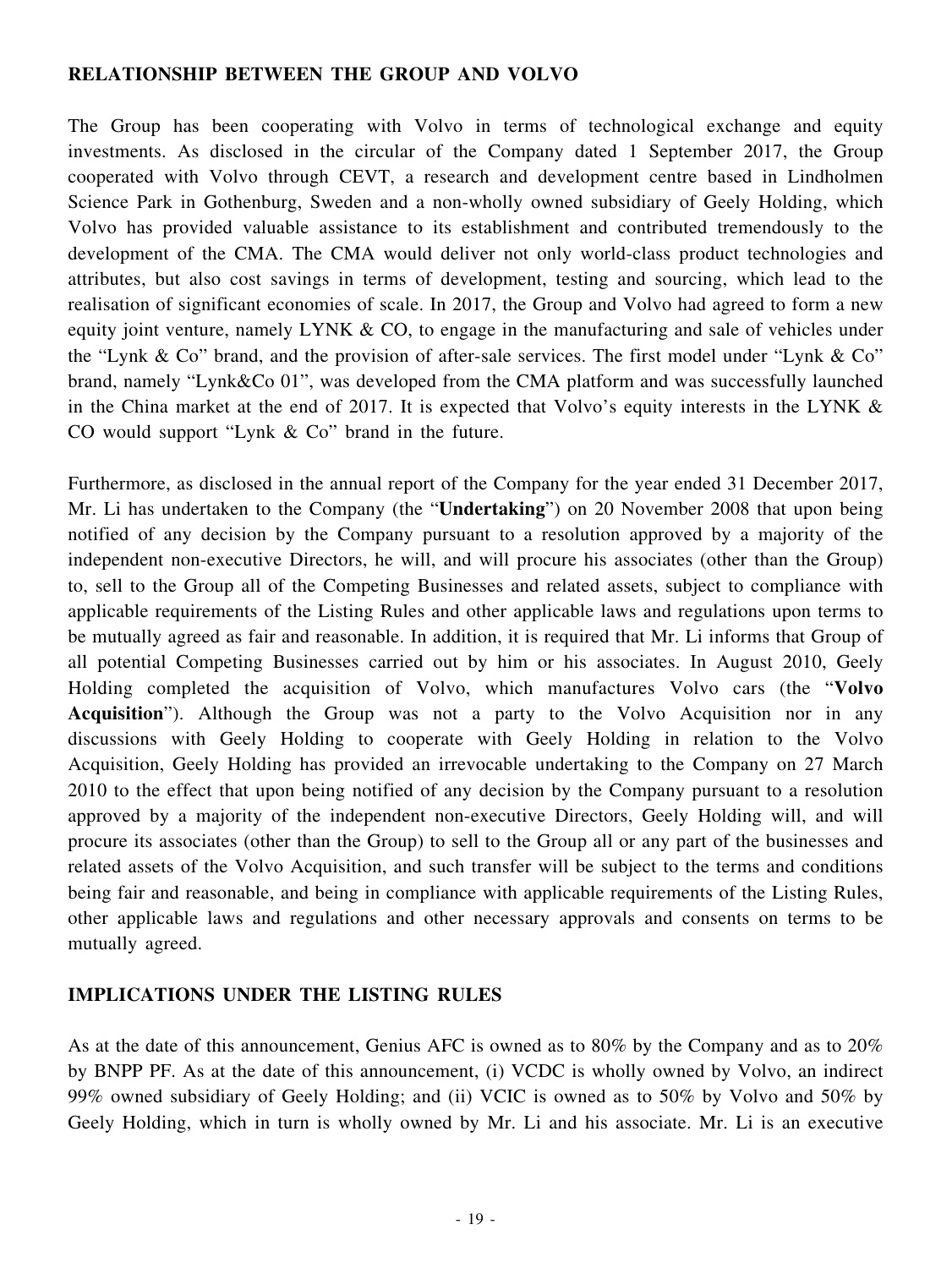Director and a substantial Shareholder holding approximately 44.39% of the total issued share capital of the Company. Accordingly, each of VCDC, VCIC and Geely Holding is an associate of Mr. Li and a connected person of the Company under the Listing Rules.

Although the Volvo Dealers and the Volvo Retail Customers, who are parties to the Volvo Wholesale Facility Agreements and the Volvo Retail Loan Agreements, respectively, are independent third parties to the Company and its connected persons, the Volvo Financing Arrangements are deemed to be connected transactions of the Company under Rule 14A.23 of the Listing Rules for the reason that the Volvo Dealers and the Volvo Retail Customers will use the loans provided by Genius AFC to purchase vehicles from VCDC and VCIC, who are connected persons of the Company under the Listing Rules.

As the applicable percentage ratios for the Revised Volvo Annual Caps on an aggregated basis exceed 5% annually, the Volvo Finance Cooperation Agreements together with the Revised Volvo Annual Caps is subject to the reporting, announcement, annual review, and Independent Shareholders' approval requirements under Chapter 14A of the Listing Rules.

Mr. Li, Mr. Yang Jian, Mr. Li Dong Hui, Daniel and Mr. An Cong Hui, each an executive Director, are considered to be interested in the Volvo Finance Cooperation Agreements by virtue of their interests and/or directorship in Geely Holding. As a result, each of Mr. Li, Mr. Yang Jian, Mr. Li Dong Hui, Daniel and Mr. An Cong Hui has abstained from voting on the Board resolutions for approving the renewal of the Volvo Finance Cooperation Agreements (including the Revised Volvo Annual Caps).

# **EGM**

The EGM will be convened to consider and approve the renewal of Volvo Finance Cooperation Agreements (including the Revised Volvo Annual Caps) for the three years ending 31 December 2021. Mr. Li and his associates together holding 3,987,588,000 Shares (representing approximately 44.39% of the total issued share capital of the Company), Mr. Yang Jian and his associates together holding 14,475,000 Shares (representing approximately 0.16% of the total issued share capital of the Company), Mr. Li Dong Hui, Daniel and his associates together holding 4,200,000 Shares (representing approximately 0.05% of the total issued share capital of the Company), and Mr. An Cong Hui and his associates together holding 16,280,000 Shares (representing approximately 0.18% of the total issued share capital of the Company) as at the date of this announcement, will all abstain from voting on the resolutions to be proposed at the EGM to approve the renewal of Volvo Finance Cooperation Agreements (including the Revised Volvo Annual Caps) for the three years ending 31 December 2021.

## **GENERAL**

An Independent Board Committee has been formed to advise the Independent Shareholders with respect to the renewal of the Volvo Finance Cooperation Agreements (including the Revised Volvo Annual Caps) and the Independent Financial Adviser has been appointed to advise the Independent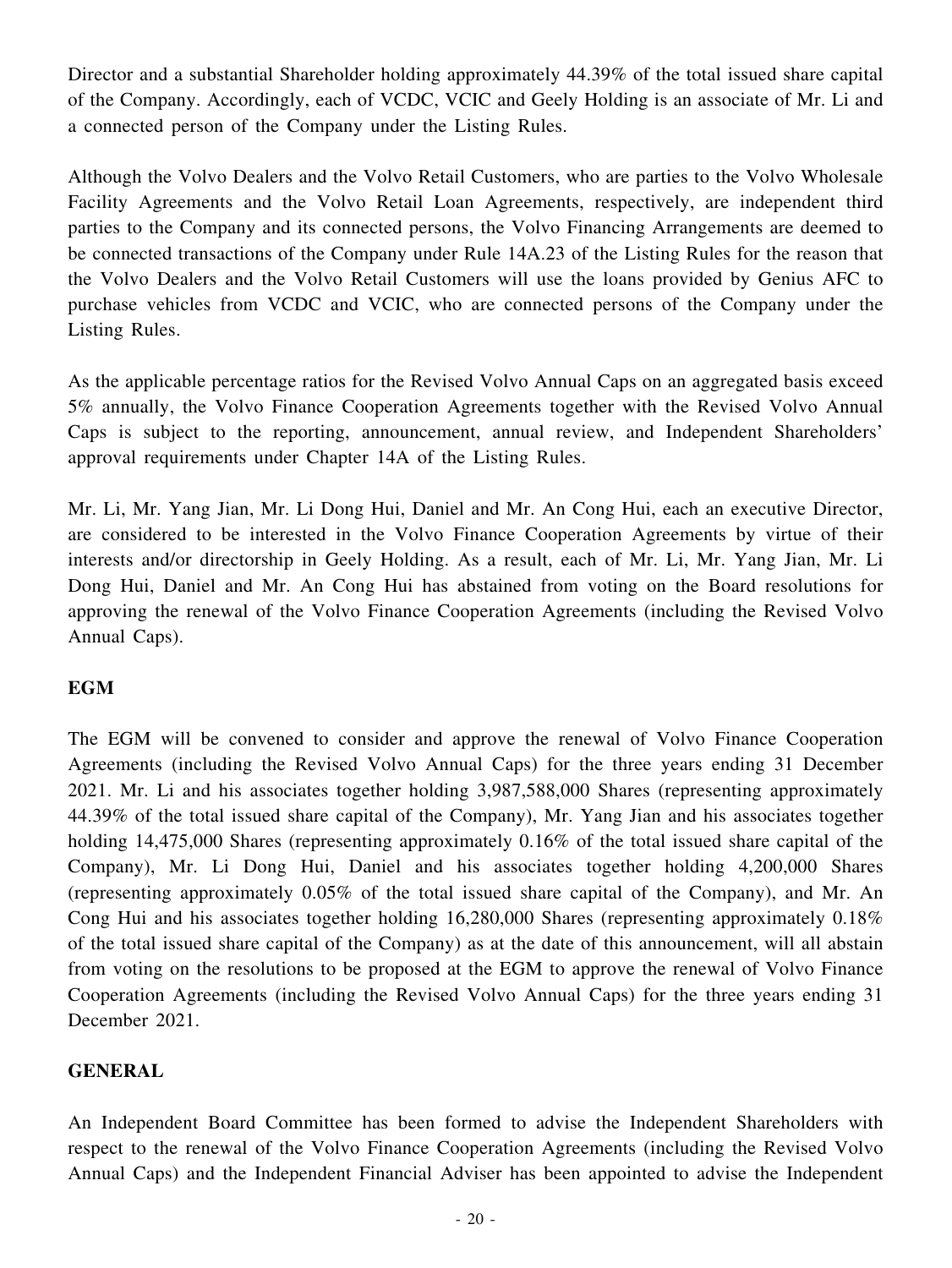Board Committee and the Independent Shareholders on whether the Volvo Finance Cooperation Agreements (including the Revised Volvo Annual Caps) are fair and reasonable and in the interests of the Company and the Independent Shareholders as a whole.

A circular containing, among other things, (i) additional information about the Volvo Financing Arrangements; (ii) the recommendation of the Independent Board Committee on the Volvo Finance Cooperation Agreements (including the Revised Volvo Annual Caps); (iii) the advice from the Independent Financial Adviser on the Volvo Finance Cooperation Agreements (including the Revised Volvo Annual Caps); and (iv) other information as required under the Listing Rules together with the notice of the EGM, will be despatched to the Shareholders on or before 20 February 2019.

## **DEFINITIONS**

Unless the context otherwise requires, the following terms in this announcement shall have the meanings set out below: –

| "associate(s)"         | has the meaning ascribed to it in the Listing Rules                                                                                                                                            |
|------------------------|------------------------------------------------------------------------------------------------------------------------------------------------------------------------------------------------|
| "BNPP PF"              | BNP Paribas Personal Finance, a subsidiary of the BNP Paribas<br>Group, which engages in consumer credit and mortgage lending<br>activities                                                    |
| "Board"                | the board of Directors                                                                                                                                                                         |
| "CEVT"                 | China-Euro Vehicle Technology AB, a development centre and a<br>non-wholly owned subsidiary of Geely Holding with operation<br>based in Lindholmen Science Park in Gothenburg, Sweden          |
| "CMA"                  | compact modular architecture developed by CEVT, which will be<br>used for developing compact models equipped with the relevant<br>specifically designed powertrain system                      |
| "Company"              | Geely Automobile Holdings Limited, a company incorporated in<br>the Cayman Islands with limited liability whose shares are listed on<br>the main board of the Stock Exchange (stock code: 175) |
| "Competing Businesses" | the potential production and distribution of passenger vehicles by<br>Geely Holding which would constitute competing businesses to<br>those currently engaged by the Group                     |
| "connected person(s)"  | has the meaning ascribed thereto under the Listing Rules                                                                                                                                       |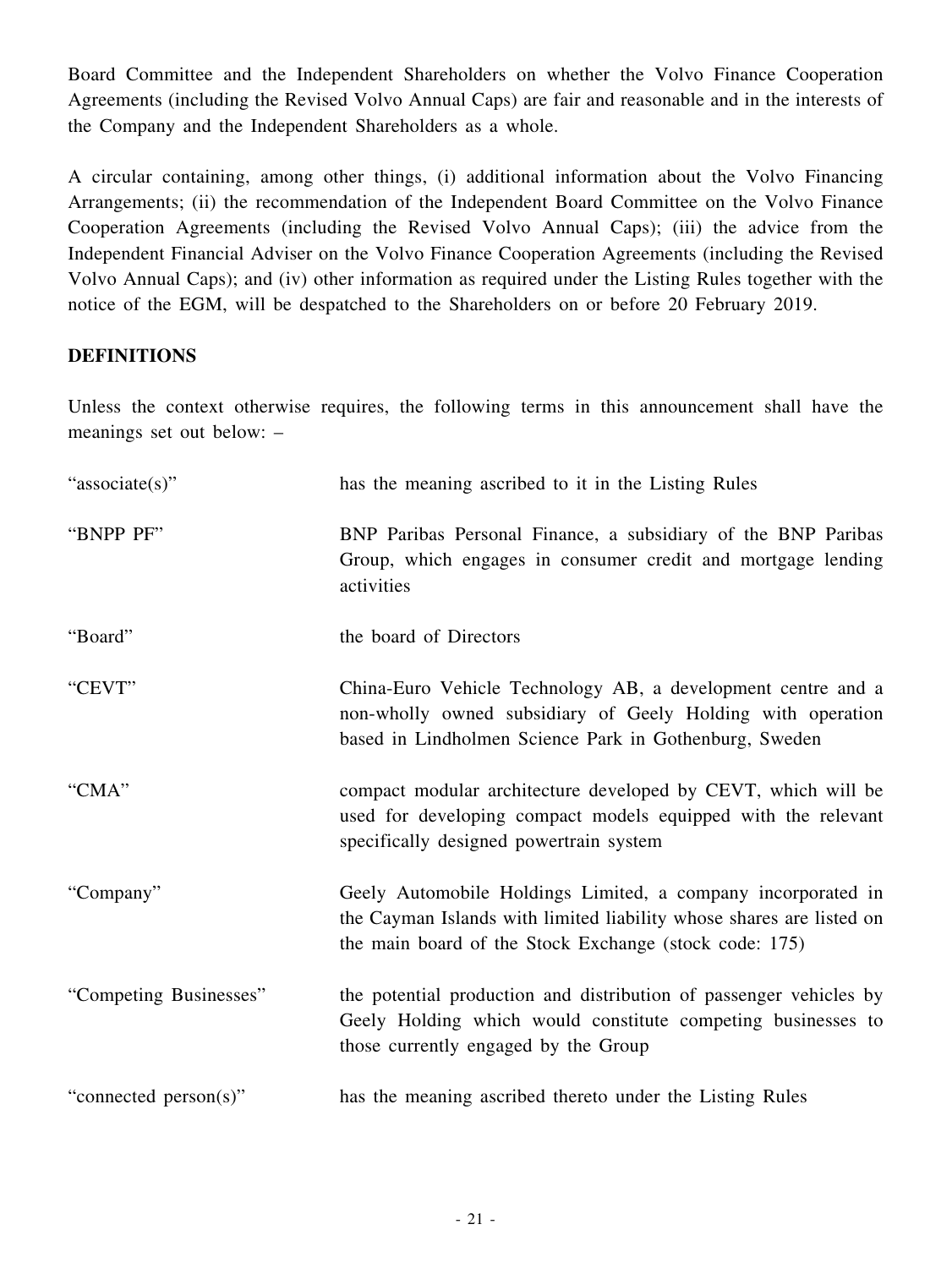| "Dakin Capital" or<br>"Independent Financial<br>Adviser" | Dakin Capital Limited, a licensed corporation to carry out Type 6<br>(advising on corporate finance) regulated activities under the SFO<br>and the independent financial adviser to advise the Independent<br>Board Committee and the Independent Shareholders in relation to<br>the terms of the Volvo Finance Cooperation Agreements (including<br>the Revised Volvo Annual Caps) and the transactions contemplated<br>thereunder |
|----------------------------------------------------------|-------------------------------------------------------------------------------------------------------------------------------------------------------------------------------------------------------------------------------------------------------------------------------------------------------------------------------------------------------------------------------------------------------------------------------------|
| "Director(s)"                                            | the director(s) of the Company                                                                                                                                                                                                                                                                                                                                                                                                      |
| "EGM"                                                    | an extraordinary general meeting of the Company to be held to<br>consider and, if thought fit, approve the renewal of the Volvo<br>Finance Cooperation Agreements (including the Revised Volvo<br>Annual Caps)                                                                                                                                                                                                                      |
| "Electric Vehicle Agreement"                             | a master agreement entered into among the Company, Geely<br>Holding and GGL on 5 October 2018 pursuant to which the Group<br>conditionally agreed to sell complete build-up unit of electric<br>vehicles (being complete electric vehicles after final assembly) to<br>the Geely Holding Group and the GGL Group                                                                                                                    |
| "EV Dealer(s)"                                           | enterprises that are authorised under the terms of a franchise dealer<br>agreement with Geely Holding to sell Geely EVs purchased from<br>Geely Holding to other car dealers and/or the EV Retail Customers                                                                                                                                                                                                                         |
| "EV Financing Arrangements"                              | the parcel of arrangements which includes (i) the cooperation<br>arrangements as stipulated in the EV Finance Cooperation<br>Agreement; (ii) the EV Wholesale Financing; and (iii) the EV<br>Retail Financing                                                                                                                                                                                                                       |
| "EV Retail Customer(s)"                                  | retail customers who purchase Geely EVs from the EV Dealers                                                                                                                                                                                                                                                                                                                                                                         |
| "EV Retail Financing"                                    | the provision by Genius AFC of vehicle loans and other financing<br>to the EV Retail Customers to assist them to buy Geely EVs from<br>the EV Dealers                                                                                                                                                                                                                                                                               |
| "EV Wholesale Financing"                                 | the provision by Genius AFC of vehicle loans and other financing<br>to the EV Dealers to assist them to buy Geely EVs from Geely<br>Holding                                                                                                                                                                                                                                                                                         |
| "Geely EVs"                                              | electric vehicles to be sold to the Geely Holding Group by the<br>Group pursuant to the Electric Vehicle Agreement                                                                                                                                                                                                                                                                                                                  |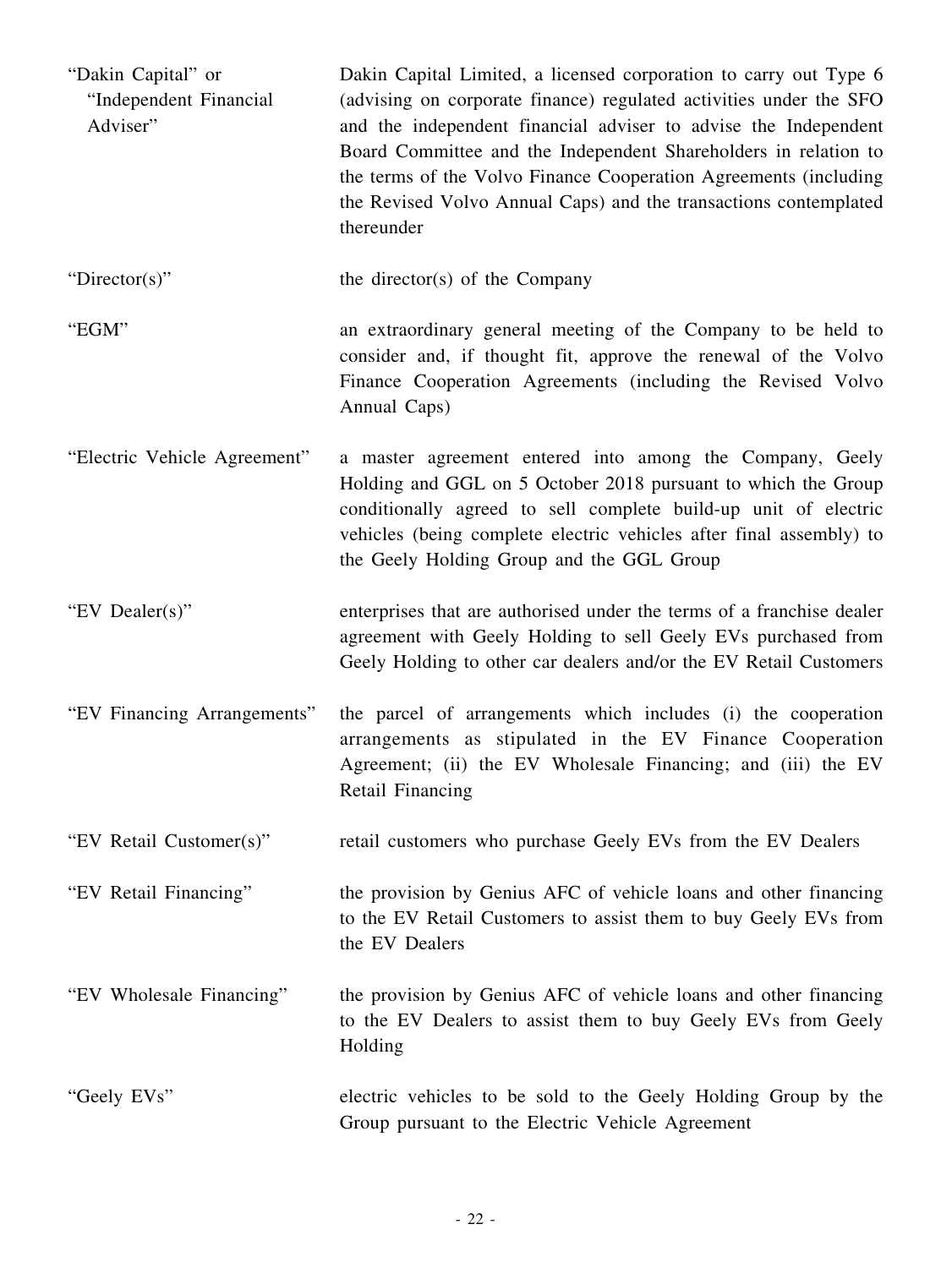| "Geely Holding"                  | 浙江吉利控股集團有限公司 (Zhejiang Geely Holding Group<br>Company Limited*), a private limited liability company<br>incorporated in the PRC, and is ultimately wholly owned by Mr.<br>Li and his associate                                                                                                                                                                                                                                                                          |
|----------------------------------|-------------------------------------------------------------------------------------------------------------------------------------------------------------------------------------------------------------------------------------------------------------------------------------------------------------------------------------------------------------------------------------------------------------------------------------------------------------------------|
| "Geely Holding Group"            | Geely Holding and its subsidiaries                                                                                                                                                                                                                                                                                                                                                                                                                                      |
| "Genius AFC"                     | 吉致汽車金融有限公司(Genius Auto Finance Co., Ltd.), a limited<br>liability company incorporated in the PRC which is owned as to<br>80% by the Company and as to 20% by BNPP PF. As certain key<br>corporate matters of Genius AFC require a positive vote from<br>BNPP PF or unanimous resolution of all directors (present in<br>person or represented by proxy for the board meeting) of Genius<br>AFC, Genius AFC is treated as a jointly controlled entity of the<br>Company |
| "GGL"                            | 吉利集團有限公司 (Geely Group Company Limited*), a private<br>limited liability company incorporated in the PRC, and is ultimately<br>wholly owned by Mr. Li and his associate                                                                                                                                                                                                                                                                                                  |
| "GGL Group"                      | GGL and its subsidiaries                                                                                                                                                                                                                                                                                                                                                                                                                                                |
| "Group"                          | the Company and its subsidiaries                                                                                                                                                                                                                                                                                                                                                                                                                                        |
| "Hong Kong"                      | Hong Kong Special Administrative Region of the PRC                                                                                                                                                                                                                                                                                                                                                                                                                      |
| "Independent Board<br>Committee" | an independent board committee of the Company, comprising all<br>the independent non-executive Directors, formed for the purpose of<br>advising the Independent Shareholders in relation to the renewal of<br>the Volvo Finance Cooperation Agreements (including the Revised<br>Volvo Annual Caps)                                                                                                                                                                     |
| "Independent Shareholders"       | Shareholder(s) other than Mr. Li, Mr. Yang Jian, Mr. Li Dong Hui,<br>Daniel, Mr. An Cong Hui and their respective associates                                                                                                                                                                                                                                                                                                                                            |
| "Listing Rules"                  | the Rules Governing the Listing of Securities on the Stock<br>Exchange                                                                                                                                                                                                                                                                                                                                                                                                  |
| "LYNK & CO"                      | 領克投資有限公司(LYNK & CO Investment Co., Ltd.*), a<br>Chinese-foreign equity joint venture of the Company established<br>in the PRC and owned as to 50% by Zhejiang Jirun, 20% by<br>Zhejiang Haoqing and 30% by VCI                                                                                                                                                                                                                                                          |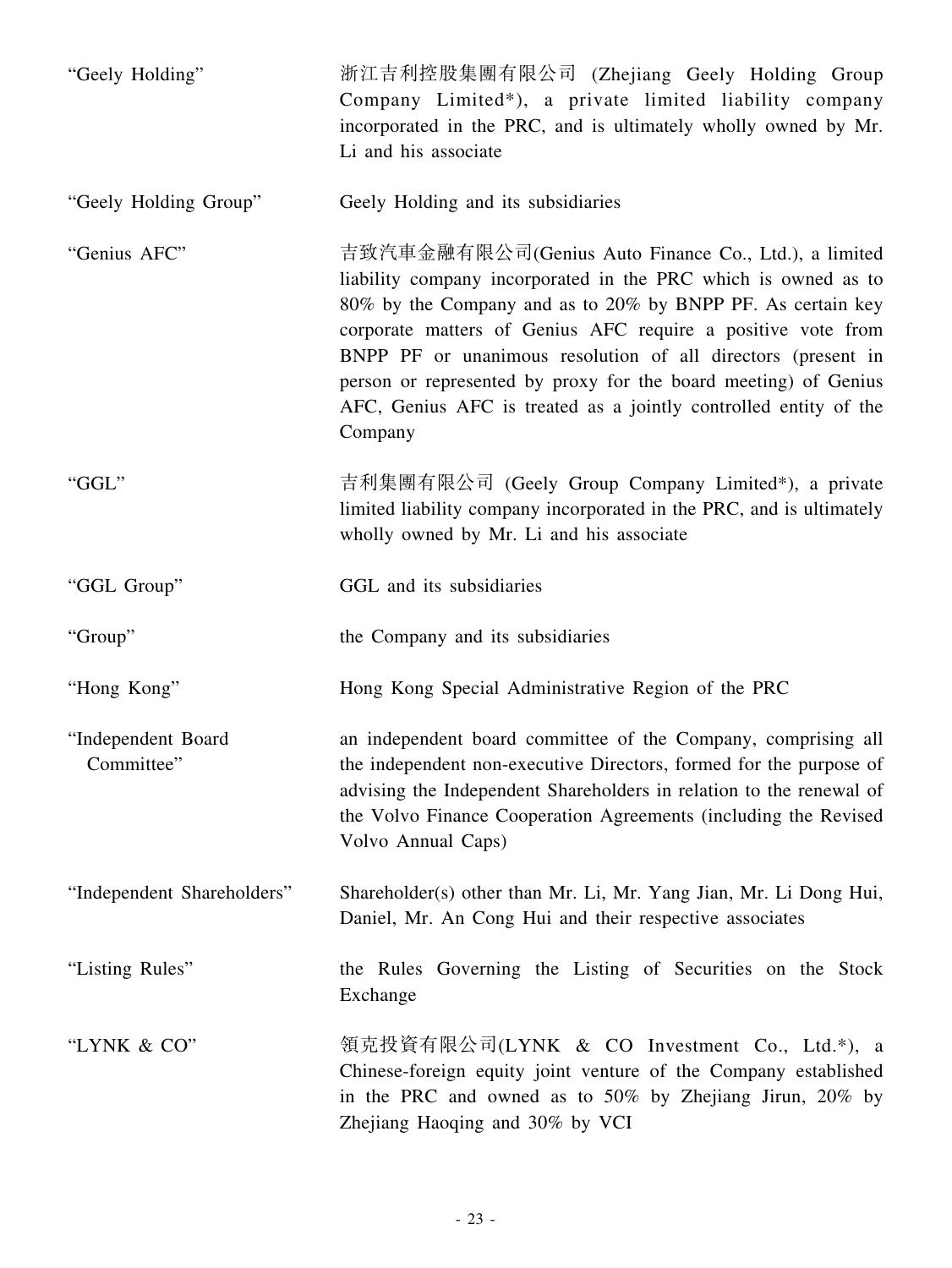| "Mr. Li"                                             | Mr. Li Shu Fu, an executive Director and a substantial Shareholder<br>together with his associate, holding 44.39% interests in the total<br>issued share capital of the Company as at the date of this<br>announcement                                                                                                                                                                                                                                                                                                  |
|------------------------------------------------------|-------------------------------------------------------------------------------------------------------------------------------------------------------------------------------------------------------------------------------------------------------------------------------------------------------------------------------------------------------------------------------------------------------------------------------------------------------------------------------------------------------------------------|
| "Original Proposed Volvo<br>Annual Caps"             | being the Original Proposed Volvo Annual Caps (Wholesale) and<br>the Original Proposed Volvo Annual Caps (Retail)                                                                                                                                                                                                                                                                                                                                                                                                       |
| "Original Proposed Volvo<br>Annual Caps (Retail)"    | the original proposed annual caps (representing the annual new<br>financing amounts to be provided by Genius AFC to the Volvo<br>Retail Customers) in respect of the Volvo Retail Financing for each<br>of the three financial years ending 31 December 2021 as set out<br>under the paragraph headed "Volvo Annual Caps - Volvo Annual<br>Caps (Retail)" in the Company's announcement dated 5 October<br>2018 in relation to the continuing connected transactions in relation<br>to the Volvo Financing Arrangements |
| "Original Proposed Volvo<br>Annual Caps (Wholesale)" | the original proposed annual caps (representing the annual new<br>financing amounts to be provided by Genius AFC to the Volvo<br>Dealers) in respect of the Volvo Wholesale Financing for each of<br>the three financial years ending 31 December 2021 as set out under<br>the paragraph headed "Volvo Annual Caps - Volvo Annual Caps<br>(Wholesale)" in the Company's announcement dated 5 October<br>2018 in relation to the continuing connected transactions in relation<br>to the Volvo Financing Arrangements    |
| "PBOC"                                               | the People's Bank of China                                                                                                                                                                                                                                                                                                                                                                                                                                                                                              |
| "percentage ratio(s)"                                | has the meaning ascribed to it under Rule 14.07 of the Listing<br>Rules                                                                                                                                                                                                                                                                                                                                                                                                                                                 |
| "PRC"                                                | the People's Republic of China, and for the purposes of this<br>announcement excluding Hong Kong, the Macau Special<br>Administrative Region, and Taiwan                                                                                                                                                                                                                                                                                                                                                                |
| "Revised Volvo Annual Caps"                          | being the Revised Volvo Annual Caps (Wholesale) and the Revised<br>Volvo Annual Caps (Retail)                                                                                                                                                                                                                                                                                                                                                                                                                           |
| "Revised Volvo Annual Caps"<br>$(Retail)$ "          | the revised proposed annual caps (representing the annual new<br>financing amounts to be provided by Genius AFC to the Volvo<br>Retail Customers) in respect of the Volvo Retail Financing for each<br>of the three financial years ending 31 December 2021 as set out<br>under the paragraph headed "Revised Volvo Annual Caps –<br>Revised Volvo Annual Caps (Retail)" in this announcement                                                                                                                           |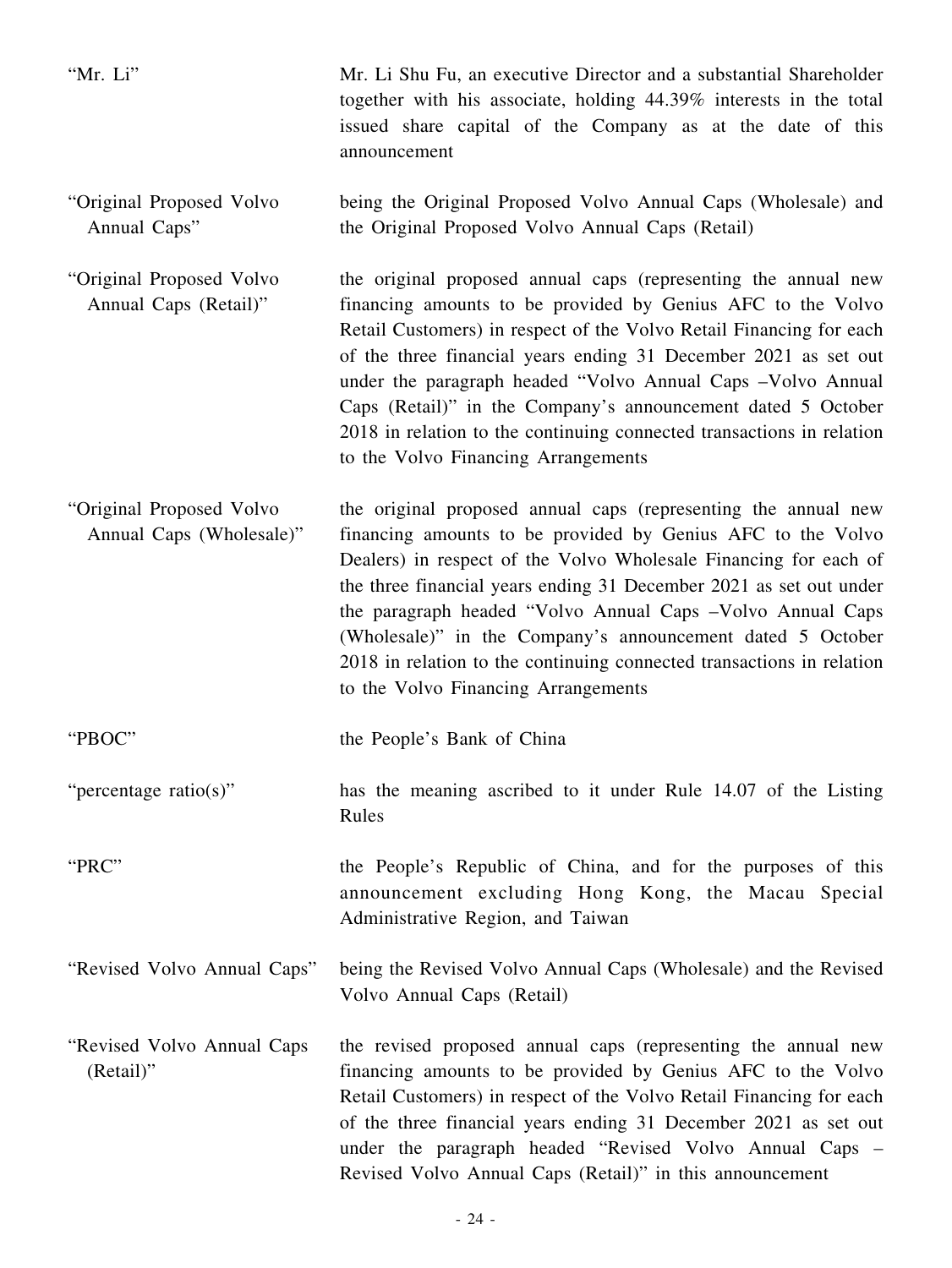| "Revised Volvo Annual Caps<br>(Wholesale)" | the revised proposed annual caps (representing the annual new<br>financing amounts to be provided by Genius AFC to the Volvo<br>Dealers) in respect of the Volvo Wholesale Financing for each of<br>the three financial years ending 31 December 2021 as set out under<br>the paragraph headed "Revised Volvo Annual Caps - Revised<br>Volvo Annual Caps (Wholesale)" in this announcement |
|--------------------------------------------|--------------------------------------------------------------------------------------------------------------------------------------------------------------------------------------------------------------------------------------------------------------------------------------------------------------------------------------------------------------------------------------------|
| "RMB"                                      | Renminbi, the lawful currency of the PRC                                                                                                                                                                                                                                                                                                                                                   |
| "SFO"                                      | the Securities and Futures Ordinance (Chapter 571 of the Laws of<br>Hong Kong) as amended from time to time                                                                                                                                                                                                                                                                                |
| "Share $(s)$ "                             | ordinary share(s) of HK\$0.02 each in the share capital of the<br>Company                                                                                                                                                                                                                                                                                                                  |
| "Shareholder(s)"                           | the holder(s) of the Share(s)                                                                                                                                                                                                                                                                                                                                                              |
| "Stock Exchange"                           | The Stock Exchange of Hong Kong Limited                                                                                                                                                                                                                                                                                                                                                    |
| "VCDC"                                     | 沃爾沃汽車銷售(上海)有限公司 (Volvo Car Distribution<br>(Shanghai) Co., Ltd.*), a limited liability company incorporated<br>in the PRC which is a wholly owned subsidiary of Volvo                                                                                                                                                                                                                      |
| "VCI"                                      | 沃爾沃汽車(中國)投資有限公司(Volvo Car (China) Investment<br>Co., Ltd.*), a limited liability company established in the PRC<br>and a wholly owned subsidiary of Volvo Car Corporation, which in<br>turn is indirectly 99% owned by Geely Holding                                                                                                                                                       |
| "VCIC"                                     | 沃爾沃汽車(亞太)投資控股有限公司(Volvo Car (APAC)<br>Investment Holding Co., Ltd.*) (previously known as 中嘉汽車製<br>造(上海)有限公司 (Zhongjia Automobile Manufacturing<br>(Shanghai) Company Limited*)), a limited liability company<br>incorporated in the PRC which is owned as to 50% by Volvo<br>and 50% by Geely Holding                                                                                     |
| "Volvo"                                    | Volvo Car Corporation, a limited liability company incorporated<br>under the laws of Sweden and an indirect 99% owned subsidiary of<br>Geely Holding                                                                                                                                                                                                                                       |
| "Volvo Dealer(s)"                          | enterprises that are authorised under the terms of a franchise dealer<br>agreement with VCDC or VCIC (as the case may be) to sell Volvo-<br>branded vehicles to other car dealers and/or the Volvo Retail<br>Customers                                                                                                                                                                     |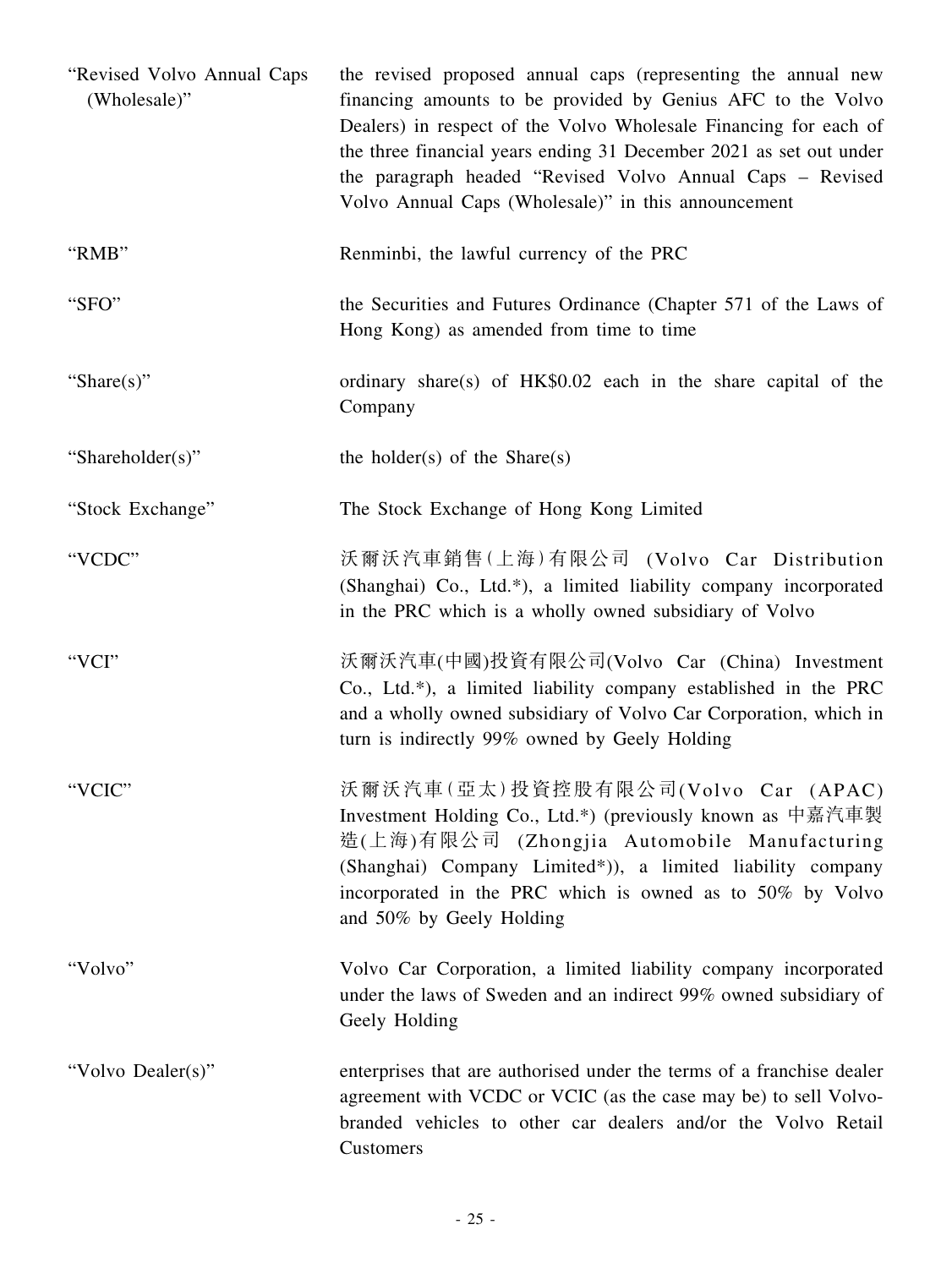"Volvo Finance Cooperation Agreement (Domestic Vehicles)" the cooperation agreement entered into between Genius AFC and VCIC on 11 December 2015 which sets out, among other things, the terms under which Genius AFC will provide vehicle financing services to the Volvo Dealers and the Volvo Retail Customers for Volvo-branded vehicles manufactured domestically, including (i) wholesale financing to the Volvo Dealers to assist them to buy Volvo-branded vehicles and eventually selling such vehicles to the Volvo Retail Customers; and (ii) retail financing to the Volvo Retail Customers to assist them to buy Volvo-branded vehicles from the Volvo Dealers

"Volvo Finance Cooperation Agreement (Imported Vehicles)" the cooperation agreement entered into between Genius AFC and VCDC on 11 December 2015 which sets out, among other things, the terms under which Genius AFC will provide vehicle financing services to the Volvo Dealers and the Volvo Retail Customers for imported Volvo-branded vehicles, including (i) wholesale financing to the Volvo Dealers to assist them to buy Volvo-branded vehicles and eventually selling such vehicles to the Volvo Retail Customers; and (ii) retail financing to the Volvo Retail Customers to assist them to buy Volvo-branded vehicles from the Volvo Dealers

"Volvo Finance Cooperation Agreements" the Volvo Finance Cooperation Agreement (Domestic Vehicles) and the Volvo Finance Cooperation Agreement (Imported Vehicles)

"Volvo Financing Arrangements"

the parcel of arrangements which includes (i) the cooperation arrangements as stipulated in the Volvo Finance Cooperation Agreements; (ii) the Volvo Wholesale Financing; and (iii) the Volvo Retail Financing

"Volvo Retail Customer(s)" retail customers who purchase Volvo-branded vehicles from the Volvo Dealers

"Volvo Retail Financing" the provision by Genius AFC of vehicle loans and other financing to the Volvo Retail Customers to assist them to buy Volvo-branded vehicles from the Volvo Dealers

"Volvo Retail Loan Agreement(s)" financing agreements entered into between Genius AFC and the Volvo Retail Customers which set out the terms of the loans provided by Genius AFC to the Volvo Retail Customers for their purchase of Volvo-branded vehicles